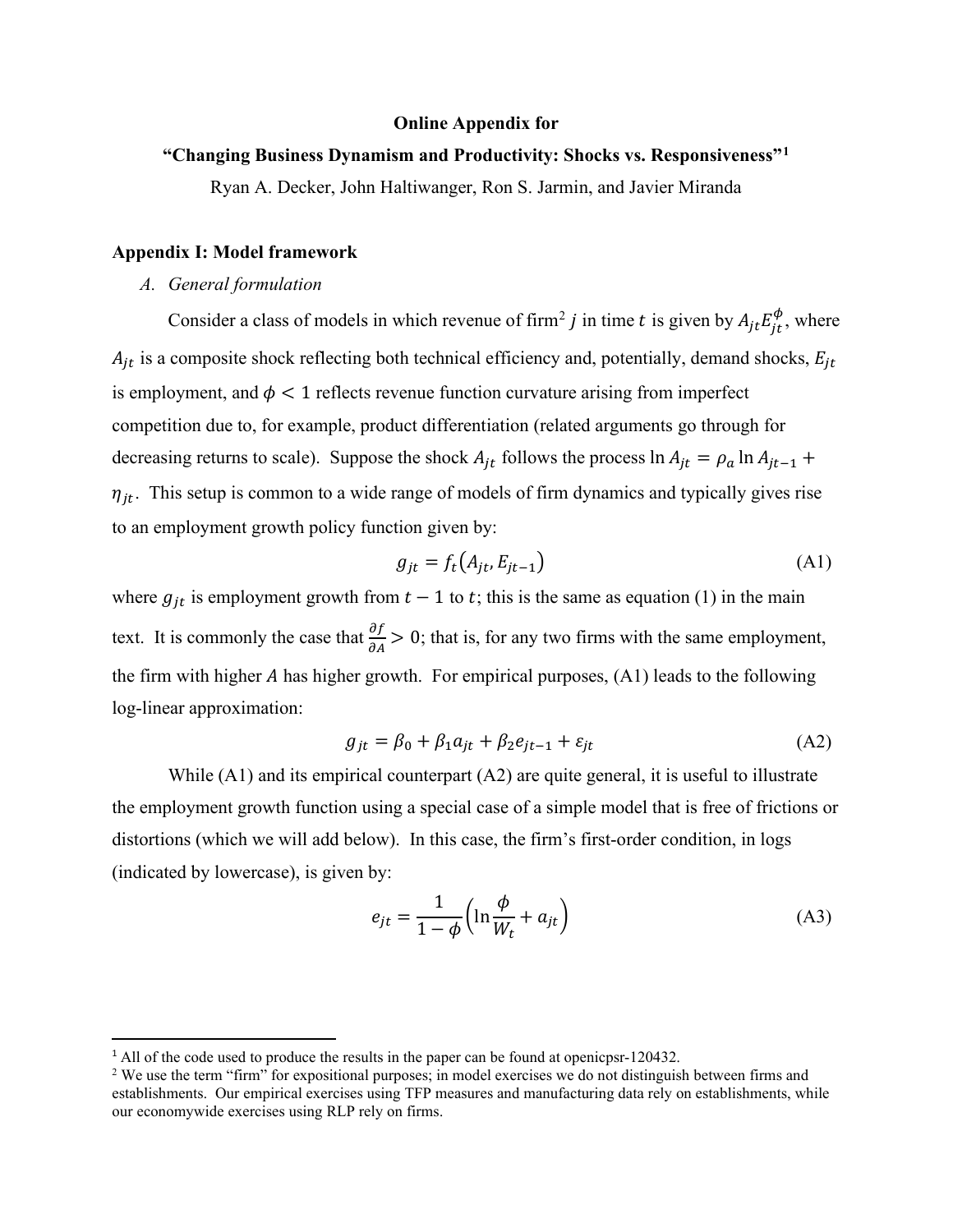where  $W_t$  is the industry wage. Taking time differences (indicated by  $\Delta$ ) and sweeping out year and industry effects yields the firm-level growth rate (measured as log first differences for convenience):

$$
\Delta e_{jt} = \frac{1}{1 - \phi} \Delta a_{jt} \tag{A4}
$$

Equation (A4) provides an employment growth function that is different from its expression in (A1); in particular, (A4) expresses employment growth as a function of the *change* in  $a_{jt}$ , which is intuitive in this frictionless environment (note also the importance of revenue function curvature parameter  $\phi$ ). However, (A4) can be transformed to express employment growth as a function of the productivity *level* instead. To see this, we start with (A3), consider it for  $t - 1$ , and invert it to express productivity in terms of employment:

$$
a_{jt-1} = (1 - \phi)e_{jt-1} - \ln \frac{\phi}{W_{t-1}}
$$
 (A5)

Substituting (A5) into (A4) (and, again, sweeping out industry and year effects) yields:

$$
\Delta e_{jt} = \frac{1}{1 - \phi} a_{jt} - e_{jt-1},\tag{A6}
$$

That is, employment growth can be expressed as a function of the *level* of  $a_{it}$ , as well as the level of  $e_{it-1}$ , as in (A1) and (A2). This is useful for two reasons. First, as noted in the text, it is convenient to specify the growth function in terms of productivity levels for empirical purposes, since productivity data in manufacturing are constructed to be representative in the cross section but not necessarily longitudinally. Second, in models with labor adjustment costs (such as the one we will describe below), the productivity level is the relevant state variable arising from the firm value function.

We now turn to two illustrative special cases of the general model framework that can motivate (A1) and (A2): a model with labor adjustment costs, and a model with static distortionary wedges that are correlated with fundamentals. We explore these models to demonstrate how (A1) arises from firm optimization problems and how it is affected by model parameters and frictions or distortions on employment demand decisions.

## *B. Model with labor adjustment costs*

Consider the following model of firm-level adjustment costs. A firm maximizes the present discounted value of profits. The firm's value function and its components are specified as follows: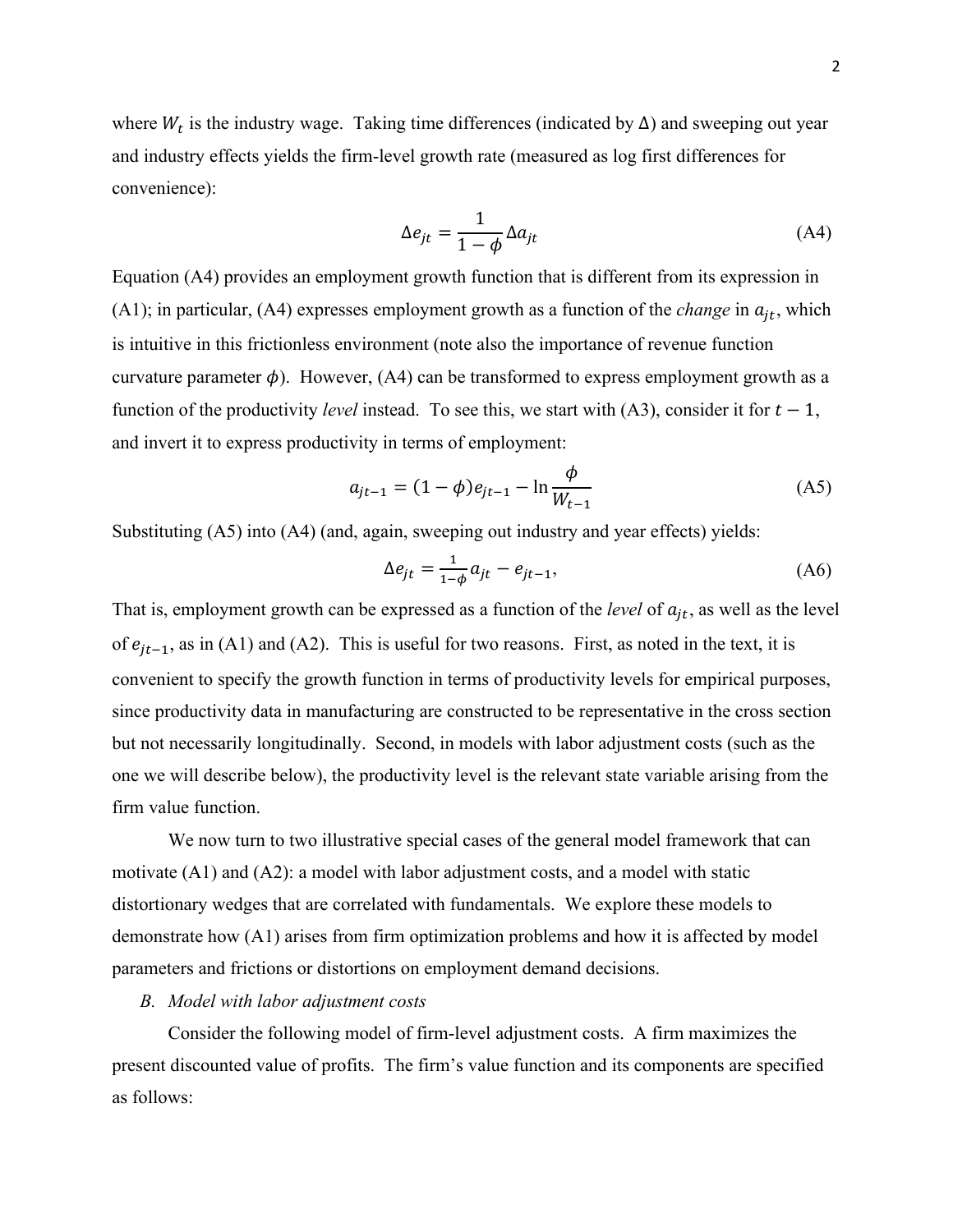$$
V(E_{jt-1}, A_{jt}) = \max\Big\{A_{jt}E_{jt}^{\phi} - W_t E_{jt} - C(H_{jt}, E_{jt-1}) + \beta \mathbb{E}_A(E_{jt}, A_{jt+1})\Big\}
$$
(A7)

with

$$
C(H_{jt}, E_{jt-1}) = \begin{cases} \frac{\gamma}{2} \left( \frac{H_{jt}}{E_{jt-1}} \right)^2 + F_+ \max(H_{jt}, 0) + F_- \max(-H_{jt}, 0) & \text{if } H_{jt} \neq 0\\ 0 & \text{otherwise} \end{cases}
$$

where  $\phi < 1$  due to product differentiation such that  $A_{jt} E_{jt}^{\phi}$  is the revenue function for firm j,  $E_{jt}$ is employment for time t,  $H_{jt}$  is net hires made at the beginning of time t such that  $H_{jt} = E_{jt}$  –  $E_{jt-1}$  (this can be positive or negative),  $W_t$  is the wage, and  $A_{jt}$  is a composite shock reflecting both technical efficiency and demand shocks. We interpret the revenue function curvature as reflecting product differentiation rather than decreasing returns to help draw out the potential relationship between revenue productivity and technical efficiency when prices are endogenous. That is, let firm-level price be given by  $P_{jt} = D_{jt} Q_{jt}^{\phi-1}$ , where  $Q_{jt} = \tilde{A}_{jt} E_{jt}$  is firm-level output subject to a constant returns technology, with  $A_{jt} = D_{jt} \tilde{A}_{jt}^{\phi}$ . That is,  $A_{jt}$  is what we refer to as "TFP" in the main text and reflects both technical efficiency and demand shocks, both in the conceptual framework and empirical analysis. Since labor is the only production factor, TFPR and revenue labor productivity (RLP) are both given by  $P_{jt}A_{jt}$ . Note that in the alternative pricetaking version of the model (where  $\phi = 1$ ), TFP, TFPR, and RLP are equivalent. We focus on the  $\phi$  < 1 case in our calibration. We also abstract from demand shocks for clarity of exposition (i.e.,  $D_{jt} = 1 \forall j, t$ ) in the remaining discussion. Our TFP shocks should be interpreted as reflecting the type of composite shocks we consider empirically.

This simple adjustment cost model is similar to Cooper, Haltiwanger, and Willis (2007, 2015), Elsby and Michaels (2013), and Bloom et al. (2018) and, in principle, accommodates both convex and non-convex adjustment costs. In particular, given the cost function  $C(H_{jt})$ , which depends upon  $E_{jt-1}$ , the policy rule for hiring depends on the initial *state* faced by the firm, which is summarized as  $(E_{jt-1}, A_{jt})$ .

We view the model as primarily illustrative but seek a reasonable baseline calibration that matches key features of the data and the parameters of the existing literature. Appropriate caution is needed since we do not model entry or exit, and we do not have any lifecycle learning dynamics or frictions that make young firms different from more mature firms. We regard the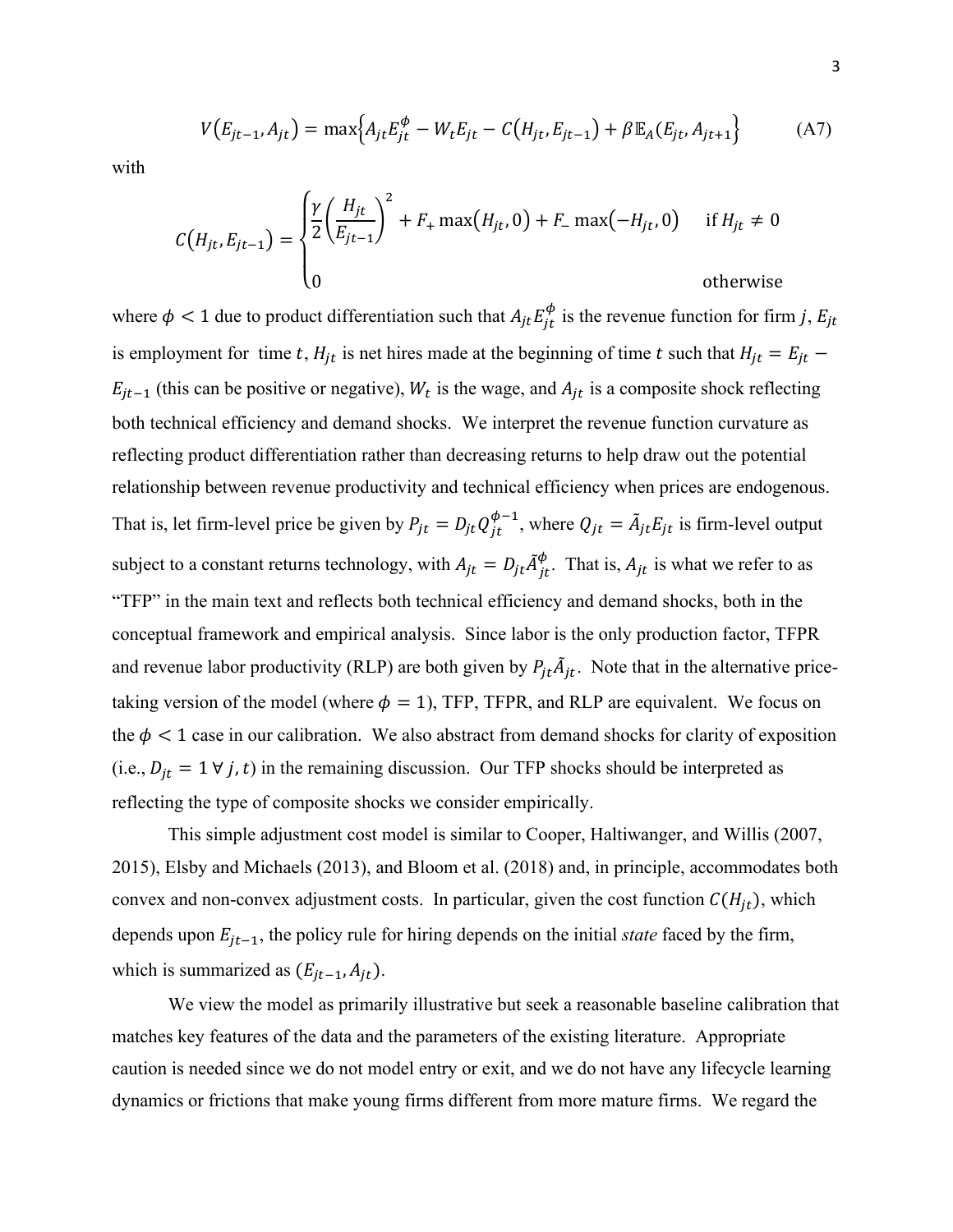calibration as providing guidance about the qualitative predictions for the key data moments we study but within a reasonable range of the parameter space.

Our main calibration exercise, described in detail below, implements "general equilibrium" in the sense that we fix the labor supply then find the wage that clears the labor market. Given a rigid labor supply, this may be thought of as an extreme scenario. However, in unreported exercises we consider the opposite extreme in which labor supply is perfectly elastic and the wage is fixed (i.e., partial equilibrium). A limitation of the partial equilibrium exercise is that when the wage is fixed, adjustment frictions can have large effects on average firm size and therefore productivity via channels that are unrelated to reallocation. However, our key results on how adjustment costs affect reallocation rates, firm-level productivity responsiveness, and the effect of changing responsiveness on aggregate productivity growth do not substantively depend on general versus partial equilibrium.

Our method for solving the model is as follows. We create a state space for employment, with 2,400 points (distributed more densely at lower values), and for TFP realizations, with 115 points. We specify firm-level TFP to follow an AR(1) process,  $\ln A_{it} = \rho_a \ln A_{it-1} + \eta_{it}$ , and in practice we use a Tauchen (1986) method for generating TFP draws. Table A1 reports our calibration choices, some of which are standard in the literature and others of which are designed to target specific data moments. We describe two alternative adjustment cost specifications: kinked adjustment costs (as described in the main text) and convex adjustment costs. We start with the kinked adjustment cost case. Empirically determined calibration choices are intended to produce a model economy that resembles the U.S. manufacturing sector in the 1980s, the initial timing of our empirical exercises, but the qualitative model results in which we are interested are not sensitive to these specific calibration choices.

We obtain policy functions using value function iteration then simulate 2,000 firms for 1,000 periods, jumping off from the stationary distribution of productivity but discarding the first 100 periods. Given a fixed (inelastic) labor supply, we check market clearing then adjust the wage using simple bisection until the labor market clears. We estimate responsiveness regressions and construct other statistics described in the text by using the simulated data generated by the model when in equilibrium.

We perform several exercises on the model-simulated data with a focus on three key outcomes: aggregate job reallocation, the dispersion of revenue productivity (where in the model,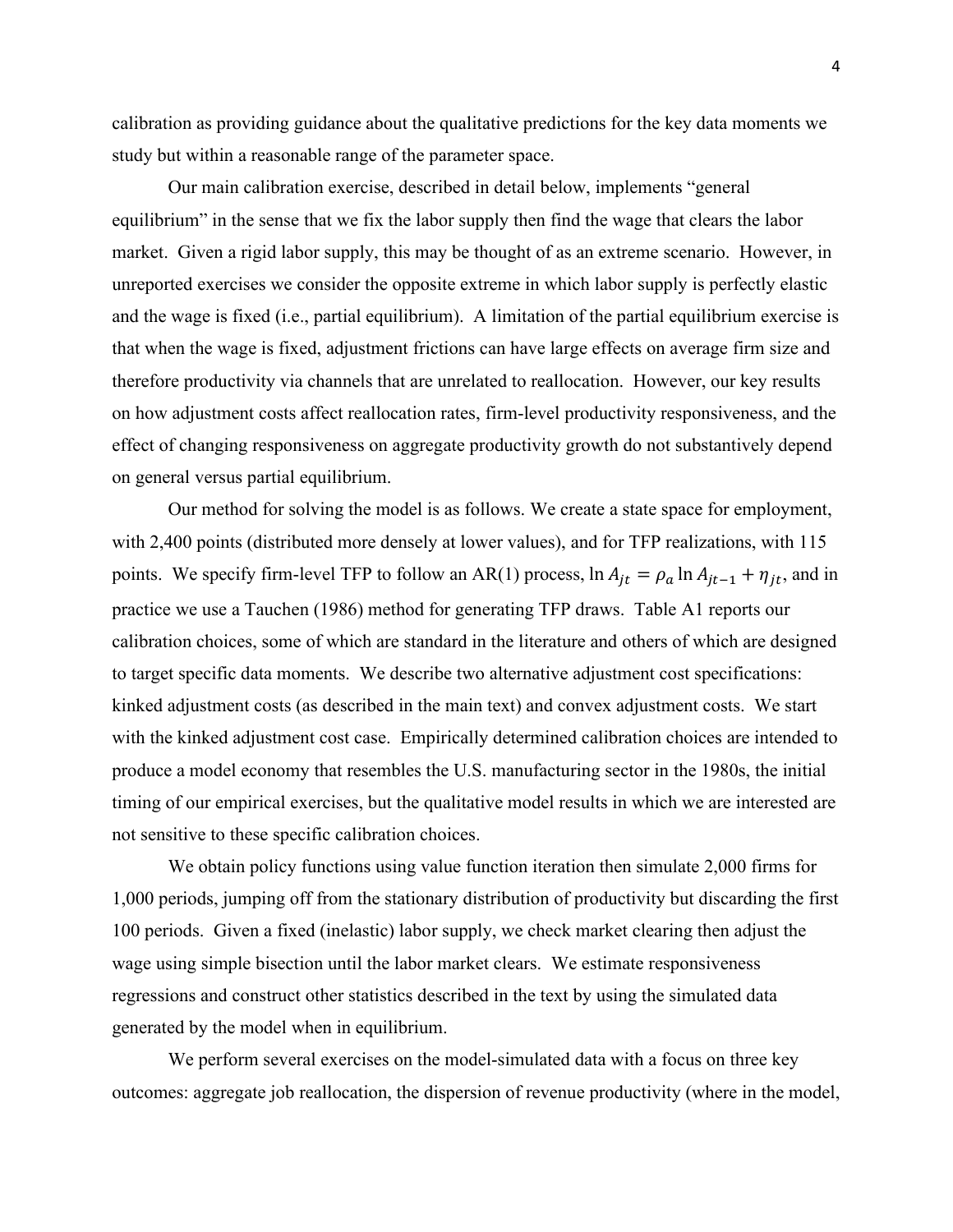revenue productivity is given by  $A_{jt} E_{jt}^{\phi-1}$ , and the responsiveness of growth to productivity as measured with the regression in equation (2) of the main text. In other words, we measure the standard deviation of labor productivity in the model economy, and we estimate the regression from (A2), that is,

$$
g_{jt} = \beta_0 + \beta_1 a_{jt} + \beta_2 e_{jt-1} + \varepsilon_{jt},\tag{A8}
$$

where, as in the main text,  $g_{jt}$  is DHS employment growth from year  $t - 1$  to year  $t$ ,  $a_{jt}$  is productivity, and  $e_{it-1}$  is (initial) employment. This is the same as equation (A2) and follows a timing convention that is analogous to our empirical work (though we confirm below that this timing convention is unimportant for the model's qualitative results). "Responsiveness" is measured by  $\beta_1$ .

We study labor productivity dispersion and responsiveness under two model experiments starting from the model's baseline calibration. In our first experiment, we study the effects of declining responsiveness, in this case resulting from a rise in adjustment costs. In particular, starting with the baseline calibration (where upward adjustment has a cost parameter of  $F_+$  = 1.03) we raise the cost of downward adjustments  $(F<sub>-</sub>)$ . Figure 2 in the main text shows the result of this experiment. Rising adjustment costs generate declining reallocation (Figure 2a) due to lower responsiveness (2c), with the additional result of wider labor productivity dispersion, each of which we observe in our empirical exercises. This experiment suggests that declining responsiveness, as generated by rising labor adjustment costs, can cause declining reallocation, with the additional symptom of rising labor productivity dispersion.

In our second experiment, we reduce the parameter governing TFP dispersion, starting from its baseline calibrated value of  $\sigma_a = 0.46$ . This is also reported in Figure 2 in the main text. As TFP dispersion falls, aggregate job reallocation declines (Figure 2b), labor productivity dispersion decreases, and responsiveness becomes weaker (Figure 2d; we discuss this more below). This summarizes the "shocks" hypothesis: the declining pace of job reallocation we observe empirically could be explained by declining dispersion of TFP realizations if we were to also observe declining labor productivity dispersion. As shown in the main text, however, we actually observe rising labor productivity dispersion in our empirical work.

We must make one side note here: As noted above and shown in Figure 2c, in the model with non-convex adjustment costs, when shock dispersion declines, so too does responsiveness. At first glance, this dispersion dependence of responsiveness in the non-convex costs model may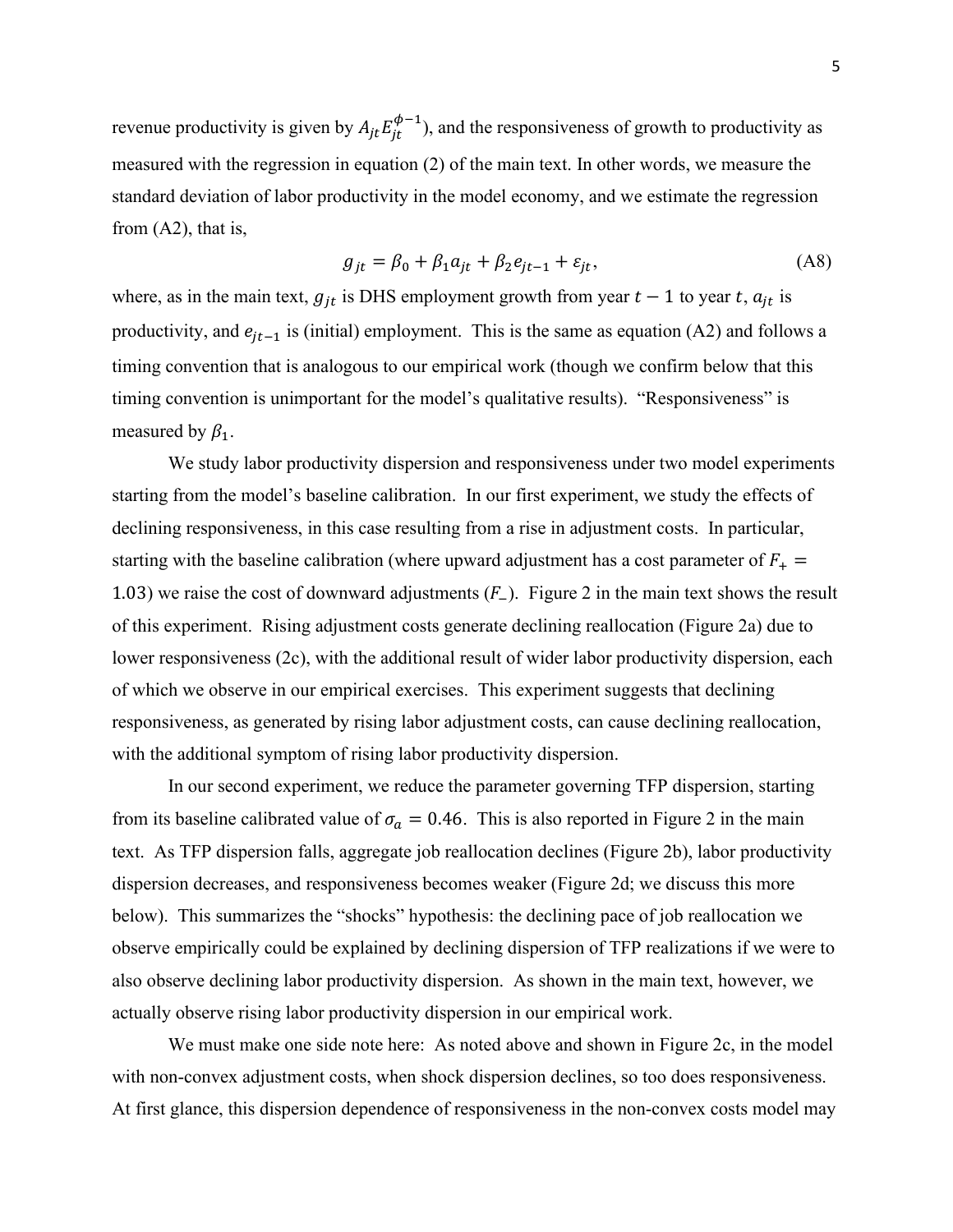complicate the shocks vs. responsiveness hypothesis. However, three points are important to note. First, this is unique to the model with non-convex costs; as we will discuss below (and show in Figures A1 and A2), responsiveness is unaffected by changes in dispersion when adjustment costs are convex, or in the correlated wedges model without adjustment costs. Second, we can easily conclude that the declining responsiveness we observe in the data is not driven by declining shock dispersion because we also empirically find rising shock dispersion (apparent in our TFPS and TFPP productivity measures) and rising revenue productivity dispersion (apparent in our TFPR and revenue labor productivity measures). Third, as we show in the main text, using industry variation we find no monotonic relationship between changes in TFP dispersion and changes in responsiveness.

The model results are robust to a wide range of conditions. Figure A3a shows that responsiveness regressions using lagged (rather than current) TFP or current RLP make the same qualitative predictions as regressions using lag TFP, as do regressions using current TFP *innovations* or *differences* (in the main text, we also find that our empirical results are robust to using innovations or differences).

Figure A3b reports responsiveness coefficients from instrumental variables regressions performed on model-simulated data; these correspond with those we estimated on empirical data (described in the main text, Appendix III.B, and Table A2) and are motivated by concerns about division bias and measurement error in employment. Figure A3c addresses the measurement error issue more specifically by considering scenarios in which the econometrician observes firm employment, firm labor productivity, or both with error.<sup>[3](#page-5-0)</sup> Error in employment measurement is introduced with a multiplicative disturbance term drawn from an independent normal distribution with mean 1 and standard deviation 0.033 (such that employment disturbances of 10 percent map to three standard deviations from the mean);<sup>[4](#page-5-1)</sup> error in labor productivity measurement is generated by applying the employment disturbance term to the denominator in revenue per worker. As shown in Figure A3c, this source of measurement error does not dramatically affect responsiveness coefficients, such that the decline in responsiveness we observe empirically is unlikely to be caused by rising measurement error over time. That said, the best approach to

<span id="page-5-0"></span><sup>&</sup>lt;sup>3</sup> Recall that in our manufacturing regressions, the employment variable used to measure productivity, which comes from the ASM/CM, is independent of the employment variable used to measure employment levels and growth, which comes from the LBD.

<span id="page-5-1"></span><sup>&</sup>lt;sup>4</sup> This choice is arbitrary and does not have qualitative implications.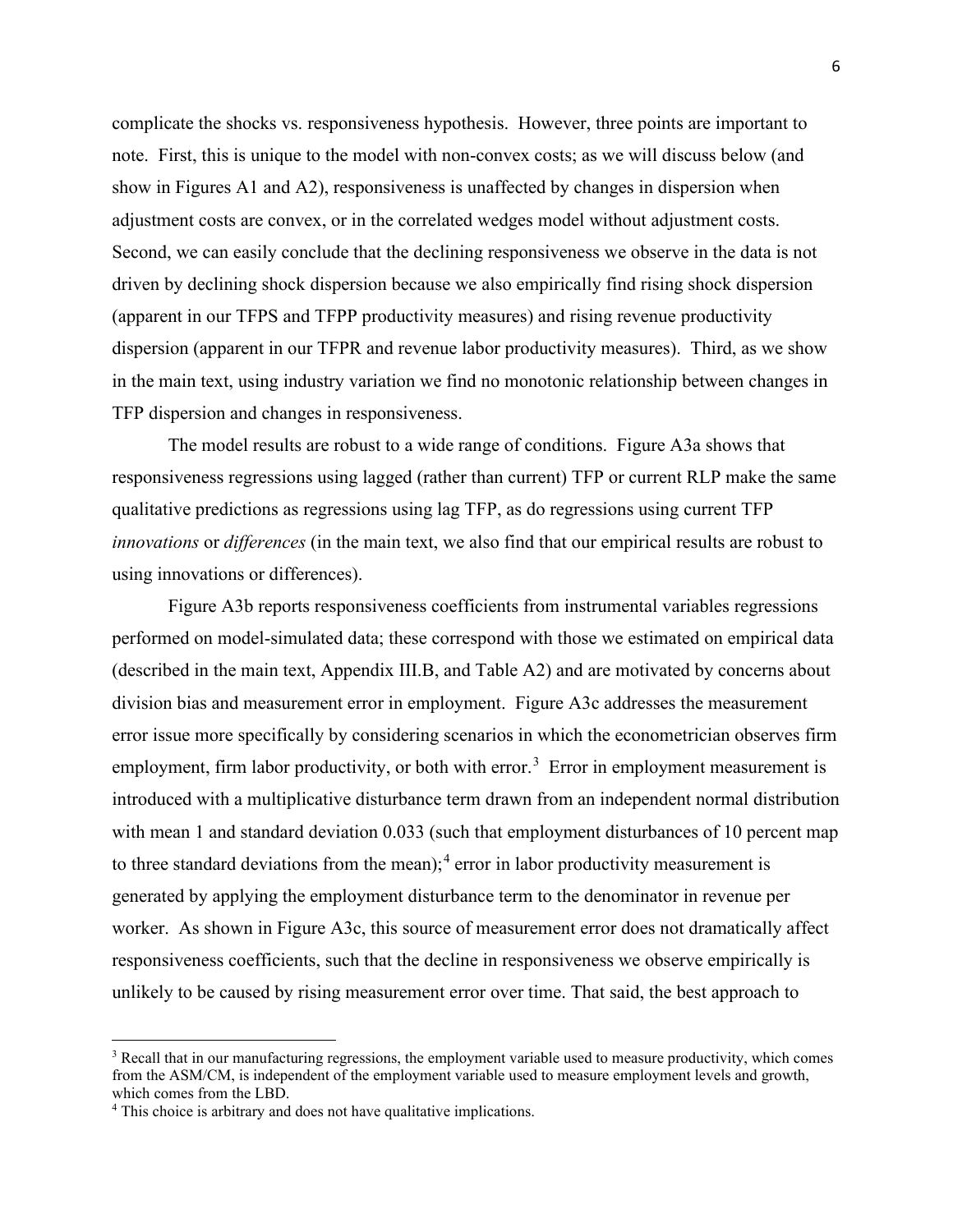concerns about measurement error is our empirical investigation using cross-industry variation, covered in the main text and Table 8.

Figure A4a reports the effects of rising adjustment costs on aggregate productivity in the model with non-convex adjustment costs. The black solid line shows true (model) aggregate productivity. The dashed orange line replicates the productivity index exercise described in section IV.B of the main text; in that exercise, we empirically estimate the effects of declining responsiveness on aggregate productivity by constructing an aggregate productivity index that depends on estimated responsiveness coefficients (see that discussion for more detail).

The productivity index used in section IV.B is given by  $\sum_i \theta_{it} a_{it}$ , where  $\theta_{it}$  is the employment weight of firm *j* and  $a_{it}$  is TFP; we can construct this index and related counterfactuals using model-simulated data to study the index's relationship with true productivity. For every adjustment cost scenario, we use simulated data and corresponding regression coefficients to construct  $\sum_j \hat{\theta}_{jt}^{HC} a_{jt}$ , the aggregate productivity index as predicted by the responsiveness regressions under that adjustment cost scenario (where "HC" stands for "high cost"). We then construct a counterfactual index using the same simulated data but applying the responsiveness coefficient from the low-cost baseline scenario,  $\sum_j \hat{\theta}^B_{jt} a_{jt}$  (where "B" stands for baseline, referring to the use of the responsiveness coefficient from the low-cost baseline scenario). Then  $\sum_j \hat{\theta}_{jt}^{HC} a_{jt} - \sum_j \hat{\theta}_{jt}^B a_{jt}$  is the effect of changing responsiveness on the aggregate productivity index, in the model-simulated data. The dashed orange line in Figure A4a shows this counterfactual productivity index, which tracks true aggregate productivity reasonably well, lending support to our empirical approach for estimating the effects of changing responsiveness on aggregate productivity.

Our shocks vs. responsiveness approach is also useful if changing responsiveness is generated by convex labor adjustment instead of non-convex. We construct an alternative baseline calibration of the model in which non-convex costs are set to zero ( $F = F_+ = 0$ ), but  $\gamma$ =1.75 to again replicate a job reallocation rate of 0.18, leaving all other parameters unchanged relative to Table A1. (Recall from the model description that  $\gamma$  governs quadratic adjustment costs on employment). From this alternative convex cost baseline, we conduct both of our model experiments: (1) raise adjustment cost  $\gamma$  above its baseline value, and (2) reduce TFP dispersion  $\sigma_a$ . These results are in Figure A1. The qualitative results of the experiments for job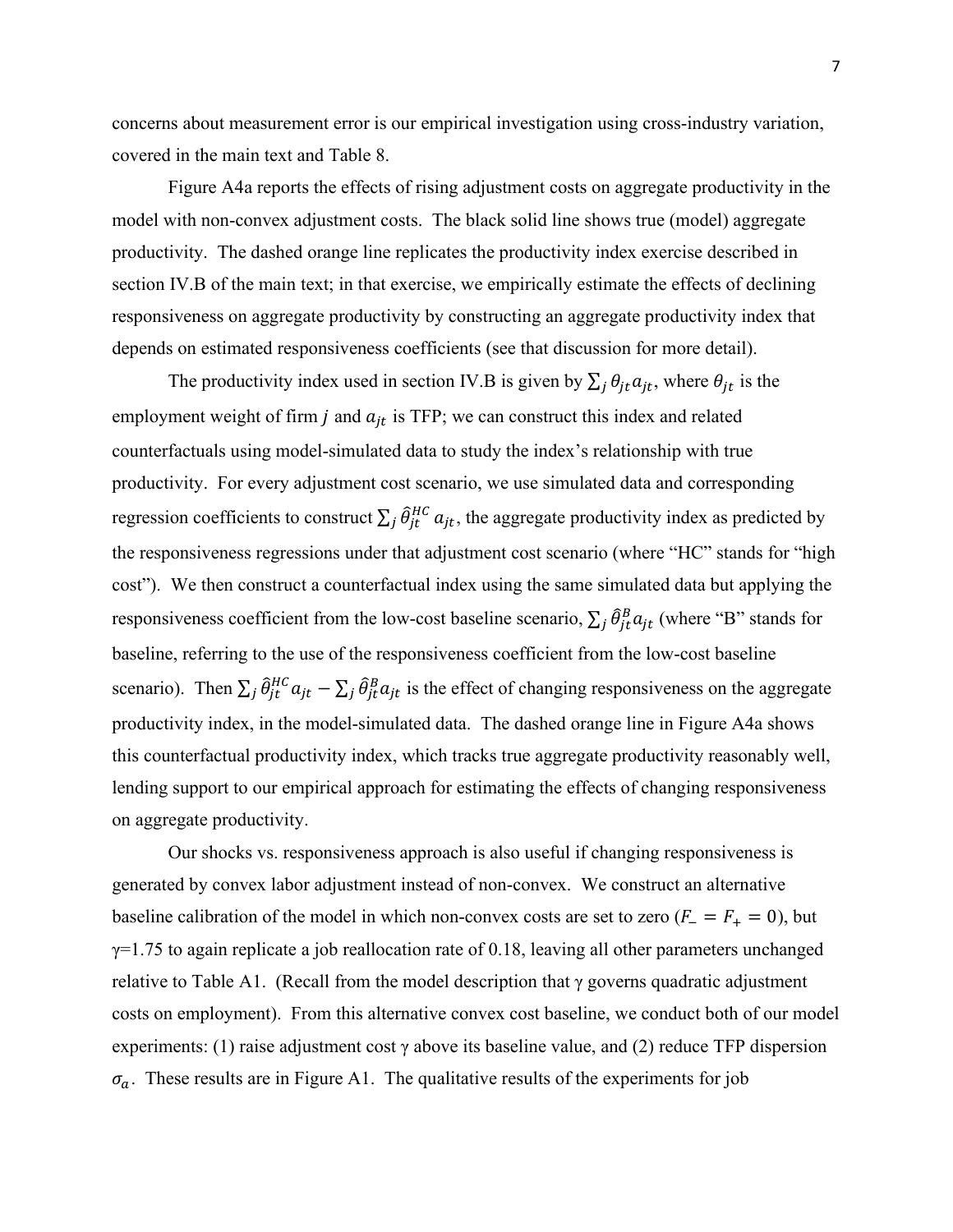reallocation, responsiveness, and revenue productivity dispersion are the same as those found in our non-convex cost experiments except that, as mentioned above, responsiveness is unaffected by changes in shock dispersion (providing an even cleaner shocks vs. responsiveness dichotomy). The productivity results for the convex cost case are reported in Figure A4b.

Finally, we note that declining responsiveness can also be derived from an increase in the curvature of the revenue function (generated by reducing  $\phi$ ). This is shown in Figure A3d; notably, while increased curvature reduces responsiveness in each of our example model frameworks, its implications for revenue productivity dispersion (not shown) are model dependent.

### *C. Alternative framework: Wedges*

The shocks vs. responsiveness insight is more general than the specific adjustment costs models described above. As an example, here we show how a broader interpretation can be adopted, following the seminal work of Hsieh and Klenow (2009).

Hsieh and Klenow (2009) show how measured revenue productivity dispersion can exist in equilibrium if there are static distortions or "wedges" affecting firms' first-order conditions. This framework can be viewed as a reduced form way of capturing not only adjustment frictions (under certain specifications of the wedge process) but also a wide variety of other factors that distort first-order conditions.

Consider a simple one-factor (employment) model in the spirit of Hsieh and Klenow (2009). Firms maximize period  $t$  profits given by:

$$
S_{jt} A_{jt} E_{jt}^{\phi} - W_t E_{jt}
$$
 (A9)

where  $A_{jt} E_{jt}^{\phi}$  is revenue and  $S_{jt}$  is a firm-specific wedge, which can be thought of as a tax when  $S_{jt}$  < 1 or as a subsidy when  $S_{jt}$  > 1. Suppose the wedge  $S_{jt}$  follows the following process:

$$
s_{jt} = -\kappa a_{jt} + v_{jt},\tag{A10}
$$

where lowercase indicates logs. Consistent with much of the recent literature, we assume  $\kappa \in \mathbb{Z}$ (0,1), and  $v_{jt}$  is independent of  $a_{jt}$  with  $\mathbb{E}(v_{jt}) = 0.5$  $\mathbb{E}(v_{jt}) = 0.5$  Equation (A10) states that firms with more favorable fundamentals (e.g., higher TFP) face more substantial wedges (meaning, lower

<span id="page-7-0"></span><sup>5</sup> By "consistent with the literature," we mean a common finding in the literature is that indirect measures of wedges (i.e., revenue productivity measures like TFPR) are positively correlated with measures of fundamentals (technical efficiency and demand shocks) and have lower variance than fundamentals. See Foster, Haltiwanger, and Syverson (2008) and Blackwood et al. (forthcoming).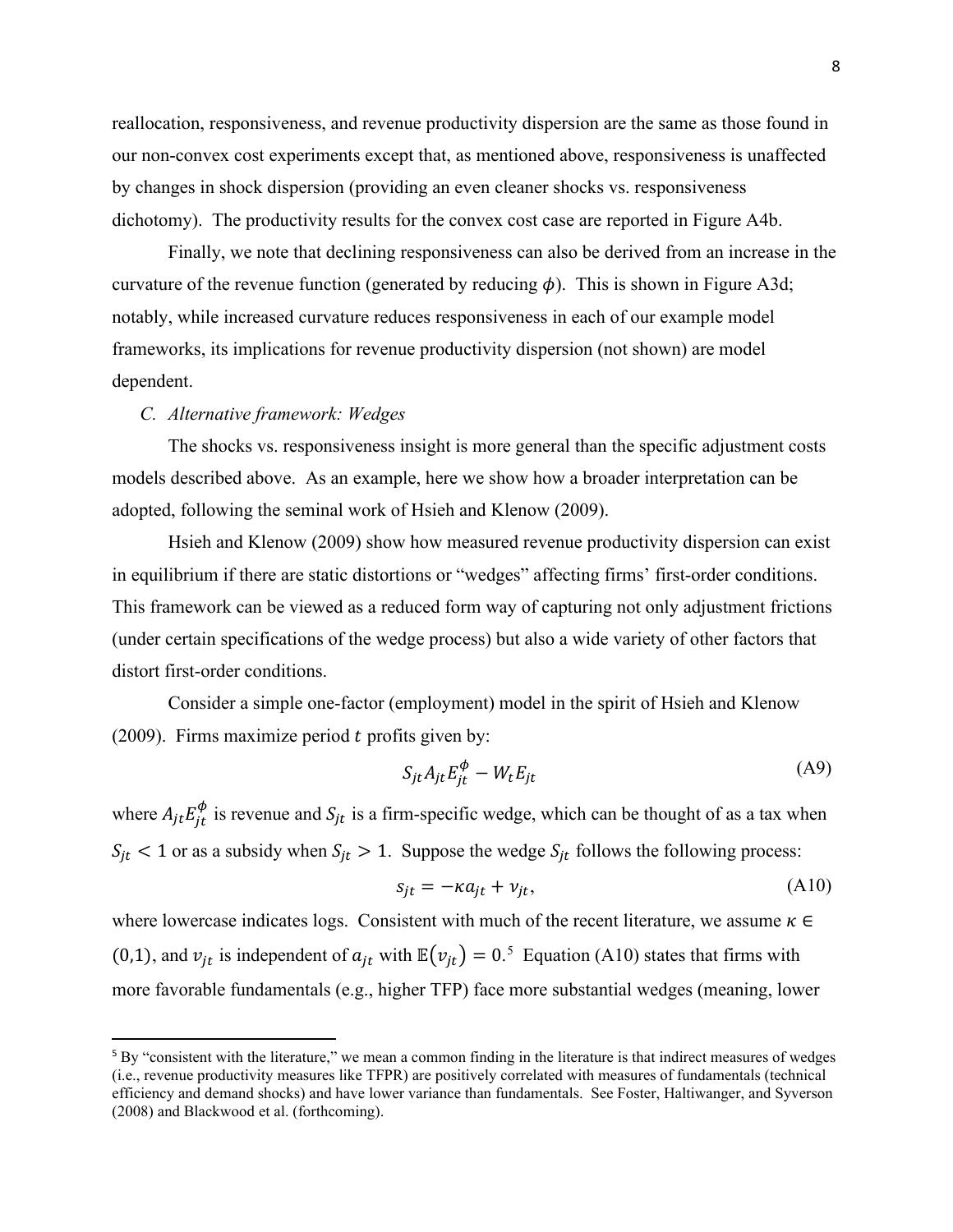$S_{jt}$ ), but the variance of (log) wedges is lower than the variance of fundamentals. This relationship between  $S_{jt}$  and  $A_{jt}$  is critical for producing empirically plausible aggregate reallocation rates (under reasonable parameterizations of  $\phi$ ) in the absence of explicit adjustment frictions.

Given  $(A9)$  and  $(A10)$ , the first-order condition, in logs (indicated by lowercase), is given by:

$$
e_{jt} = \frac{1}{1-\phi} \left( \ln \left( \frac{\phi}{w_t} \right) + (1-\kappa)a_{jt} + v_{jt} \right). \tag{A11}
$$

Taking time differences (indicated by  $\Delta$ ), sweeping out year and industry effects, and incorporating the transformation described in the first section of this appendix, we obtain an employment growth function (expressed in log differences):

$$
\Delta e_{jt} = \frac{1}{1-\phi} \Big( (1-\kappa)a_{jt} - (1-\phi)e_{jt-1} + v_{jt} \Big). \tag{A12}
$$

Employment growth can be expressed as a function of the productivity level and lagged employment, along with the shock to the wedge and the model parameters. Equation (A12) shows that the relationship between employment growth and productivity depends not only on  $\phi$ but also on  $\kappa$ , which determines the covariance between firm productivity and firm distortions. A higher value of  $\kappa$  results in weaker responsiveness of growth to productivity because stronger  $\kappa$  means that wedge shocks partially offset productivity shocks. In the text, we refer to a higher  $\kappa$  as reflecting a more positive correlation between fundamentals and distortions. By this we mean that the implicit tax on firms is increasing in fundamentals. In this case the implicit tax is larger the less positive is  $s_{it}$ . Note also that aggregate job reallocation, which in this context can be thought of as the dispersion of employment growth rates, is decreasing in  $\kappa$ .

This framework also has implications for revenue productivity dispersion. Log revenue per worker is given by  $\ln \frac{w_t}{\phi} + \kappa a_{jt} - v_{jt}$ , such that the dispersion of revenue labor productivity is *increasing* in  $\kappa$ .

This model, albeit highly simplified, thus yields rich empirical predictions, which we report in a manner analogous to our simulations from the model with labor adjustment costs. That is, we calibrate the "wedges" model, using the wedge correlation parameter  $\kappa$  to target the empirical reallocation rate of the 1980s, then we conduct experiments varying  $\kappa$  and  $\sigma_A$  (the dispersion of TFP). These exercises are shown in Figure A2 in a manner comparable to Figures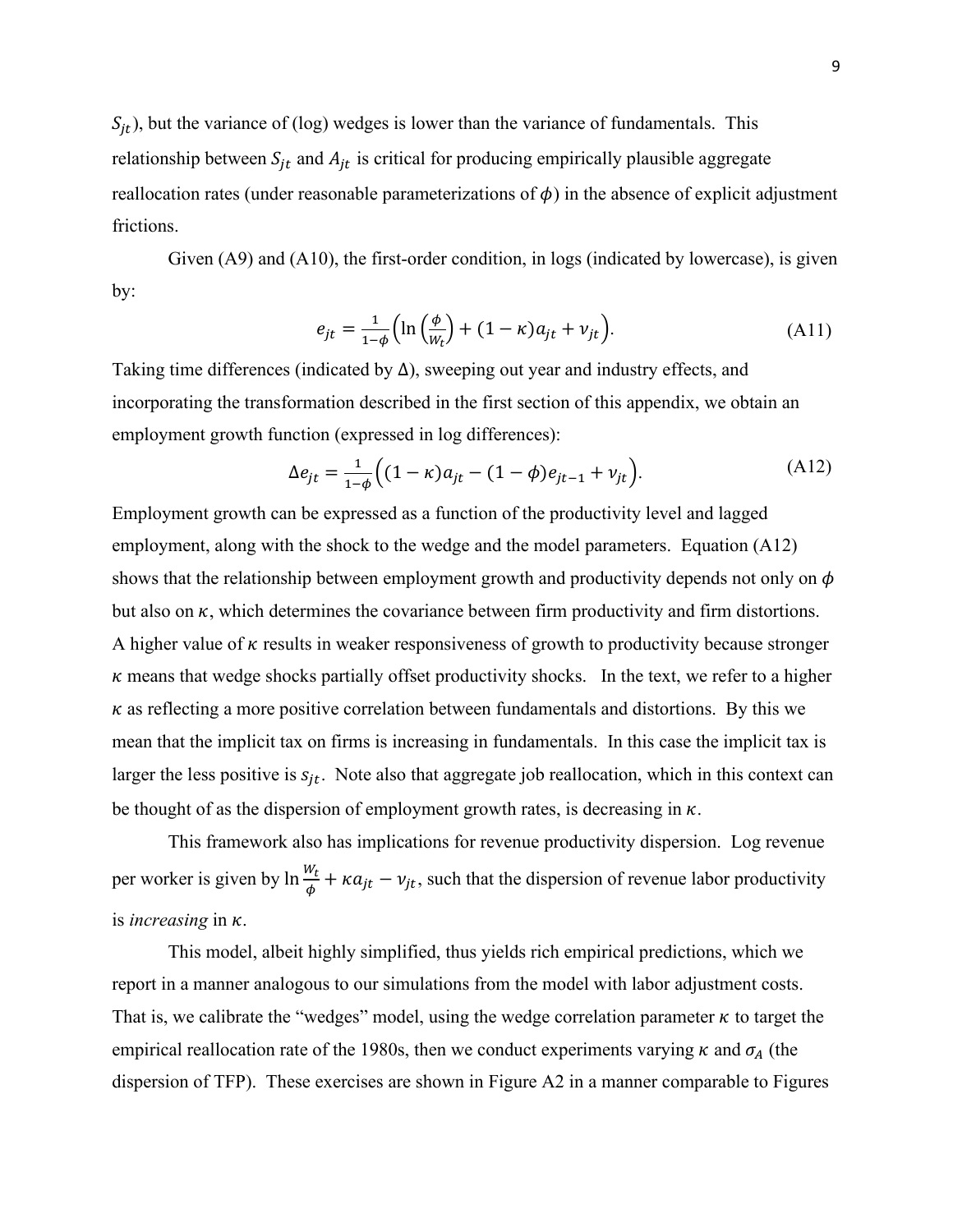2 and A1. Figures A2a and A2c report the results of raising  $\kappa$  from its baseline value; as discussed above, responsiveness and job reallocation fall while revenue labor productivity dispersion rises. Declining responsiveness through this mechanism, as in the other models, yields a decline in aggregate productivity, as shown in Figure A4c.

The wedge model also yields similar implications for changes in the variance of shocks, shown in Figure A2b. A decline in the variance of  $a_{it}$  yields declining reallocation and revenue productivity dispersion but, as in the model with convex adjustment costs, does not affect responsiveness (thus, responsiveness depends on TFP dispersion only in the model with nonconvex adjustment costs).

Finally, as in the models with adjustment costs, in the wedge model a decline in responsiveness can be generated through a decline in revenue function curvature, as shown in Figure A3d.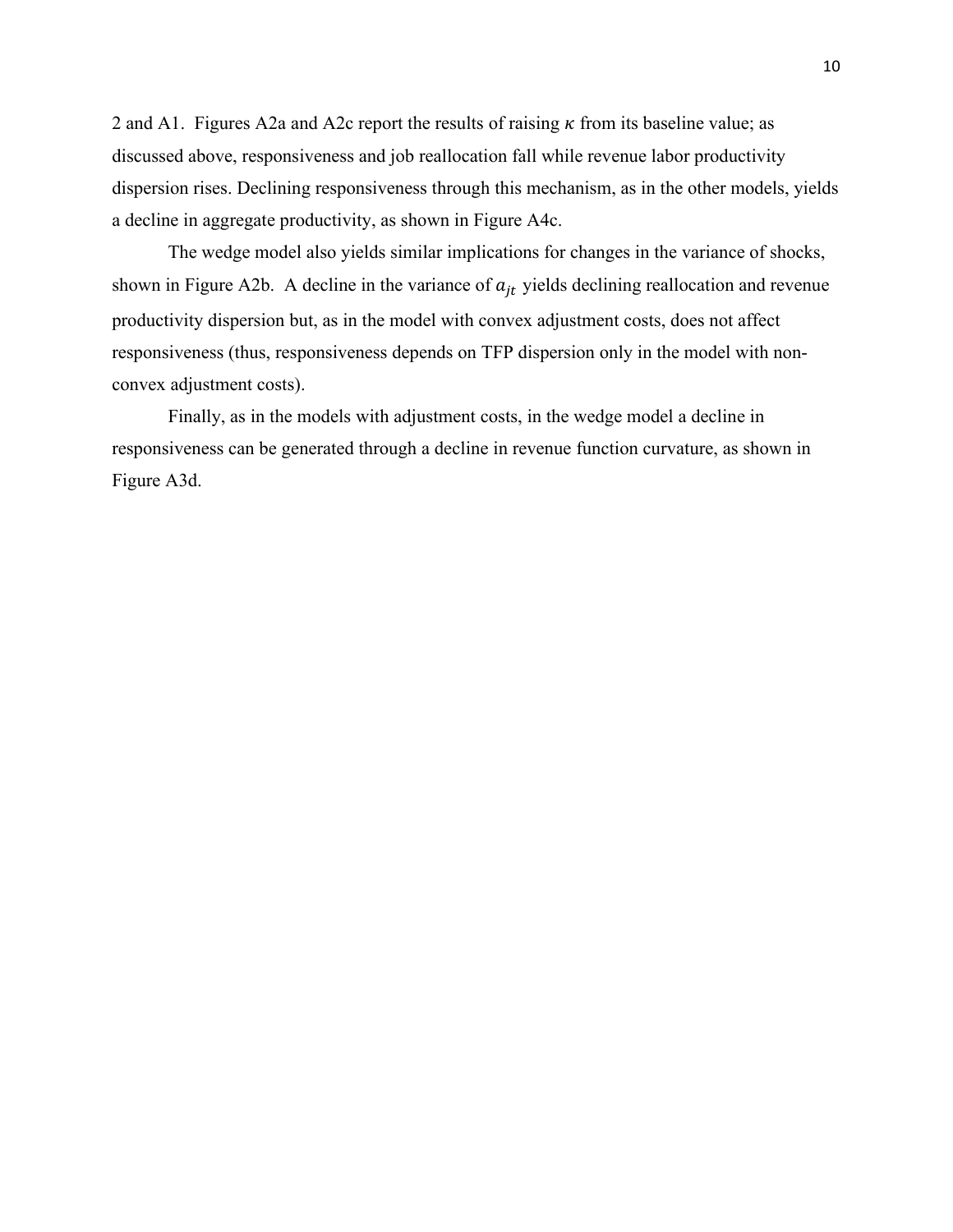## **Appendix II: Data**

#### *A. Longitudinal Business Database*

For longitudinal information we rely on the Longitudinal Business Database (LBD), which covers the universe of private nonfarm employer business establishments in the U.S. The LBD records establishment employment, payroll, detailed industry, and location annually (with employment corresponding to March 12). Establishments are linked over time by high-quality longitudinal identifiers, and firm identifiers link establishments of multi-establishment firms. See Jarmin and Miranda (2002) for a description of the LBD, which is constructed from the Census Bureau's Business Register. The LBD's high-quality longitudinal linkages make it ideal for studying growth and survival outcomes of businesses.

In our regression specifications we include several establishment characteristic controls derived from the LBD. Key among them is firm age. We follow the large LBD-based literature in defining firm age as follows. Upon the first appearance of a firm identifier in the LBD, we assign firm age as the age of the firm's oldest establishment, where an establishment has age 0 during the year in which it first reports positive payroll. Thereafter, the firm ages naturally (i.e., we add one year to the firm's age for each calendar year after the firm identifier's first observation). This allows us to abstract from spurious changes in firm identifiers. We also use firm identifiers to measure firm size, which is the sum of employment across all the firm's establishments. In our regressions we control for firm size based on four cutoffs: fewer than 250 employees, 250-499 employees, 500-999 employees, and 1,000 or more employees (these cutoffs follow Foster, Grim, and Haltiwanger (2016), hereafter FGH).

## *B. Revenue-enhanced LBD (RE-LBD)*

While the LBD does not include revenue data, revenue information is available in the Business Register at the employer identification number (EIN) level starting in the mid-1990s. Importantly, EINs are not a straightforward firm or establishment identifier in that multiple establishments can have the same EIN, and some firms can have multiple EINs (e.g., splitting the firm by geography or separating tax functions from payroll functions). In the case of multiestablishment firms, in general revenue data are not broken out by establishment. Haltiwanger et al. (2017) deal with these various challenges and create firm-level revenue data by aggregating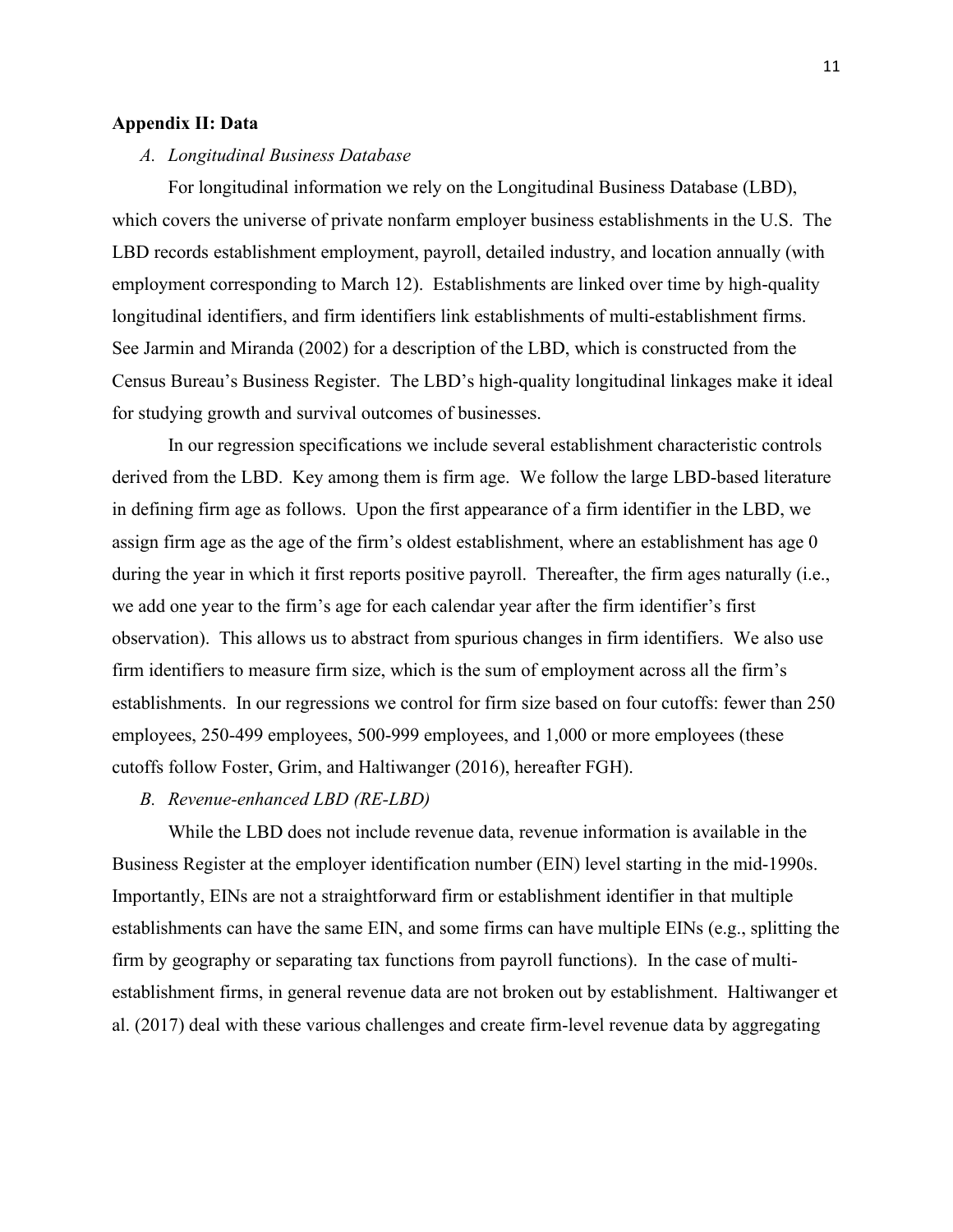across EINs of the same firm.<sup>[6](#page-11-0)</sup> They then match these revenue figures to the LBD at the firm level, finding nominal revenue figures for about 80 percent of LBD firms. The resulting revenue dataset is roughly representative of the overall LBD in terms of observables like firm age, firm size, sector, multi- or single-establishment status, and patterns of firm growth. Nevertheless, Haltiwanger et al. (2017) construct propensity scores for the entire LBD using logistic regressions with dependent variable equal to 1 for firms with revenue data and 0 otherwise. These regressions are run separately for birth, deaths, and continuers, and they rely on observables including firm size, firm age, employment growth rate, industry, and multiestablishment status. We use the resulting propensity scores (in inverse) as sampling weights in all regressions. We deflate revenue with the GDP deflator, but this is unimportant as all empirical exercises will implicitly control for industry-level prices as we deviate firm productivity from industry-year means. More generally, we follow Haltiwanger et al. (2017) closely in our measurement approach using the RE-LBD.

## *C. Manufacturing data*

We supplement the LBD with manufacturing data from the Census of Manufacturers (CM) and the Annual Survey of Manufacturers (ASM), a dataset we obtain from FGH and update through 2013. The CM surveys almost the universe of manufacturing establishments every five years (those ending in "2" and "[7](#page-11-1)"); we use CM data from 1982 through  $2012$ .<sup>7</sup> The ASM, conducted in non-CM years, surveys roughly 50,000-70,000 establishments; we use ASM data from 1981 through 2013. The ASM is a series of five-year panels (starting in years ending in "4" and "9") with probability of panel selection being a function of industry and size.

We combine the CM and ASM into an annual manufacturing establishment dataset covering 1981-2013, and we link the combined ASM-CM with the LBD by establishment and year using internal Census Bureau establishment identifiers that are consistent across these datasets. We create a dummy variable equal to 1 for those establishments that appear in both the ASM-CM and the LBD and 0 for those establishments that appear only in the LBD. We then create propensity scores using a logistic regression to predict ASM-CM presence based on the following variables: whether the establishment is part of a multi-establishment firm, size

<span id="page-11-0"></span><sup>6</sup> This is a complicated process involving careful attention to details including industry and legal form of

organization, which can affect the way in which revenue data are reported and the way EINs map to firms.

<span id="page-11-1"></span> $7$  Very small establishments (those with fewer than five employees) are not surveyed by the CM; the Census Bureau fills in data for these with administrative records. We do not include these cases.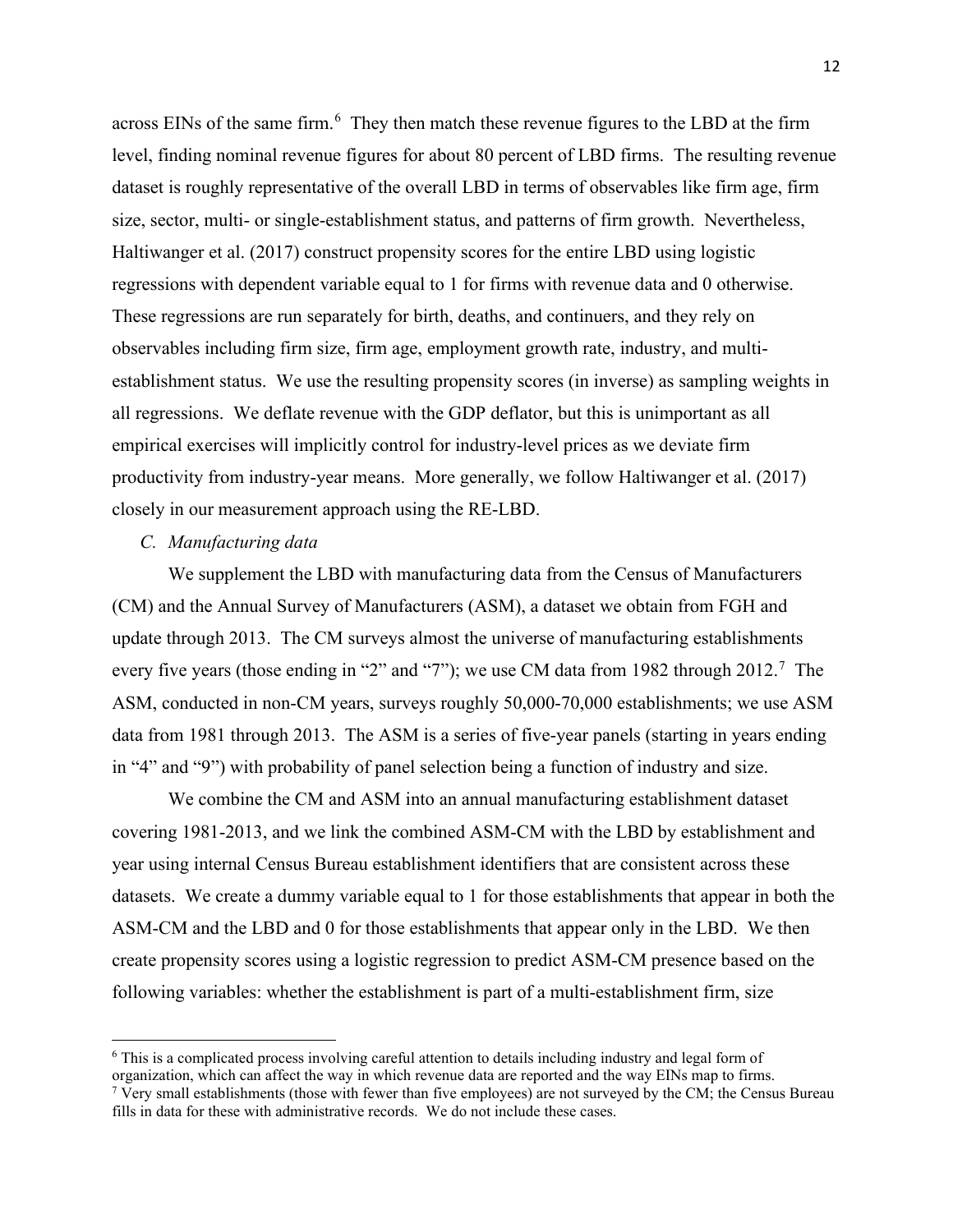(employment), payroll, detailed industry, and firm age. We estimate these propensity scores separately for each year; we then use them (in inverse) as sampling weights in all regressions.

As discussed in the main text, we use the LBD to measure employment growth and survival for each plant-year observation for which we have the TFP measures. This implies we are using the LBD through 2014 for this purpose.

## *D. Output and production factors*

We require measures of revenue and production factors to construct TFPS, TFPP, and TFPR. We calculate real establishment-level revenue (or, under TFPR assumptions, output) as  $R_{jt} = (TVS_{jt} + DF_{jt} + DW_{jt})/PISHIP_t$ , where  $TVS_{jt}$  is total value of shipments,  $DF_{jt}$  is the change in (the value of) finished goods inventories,  $DW_{it}$  is the change in (the value of) work-inprogress inventories, and  $PISHIP<sub>t</sub>$  is the *industry-level* shipments deflator, which varies by detailed industry (4-digit SIC prior to 1997 and 6-digit NAICS thereafter) and is taken from the NBER-CES Manufacturing Productivity Database. If the resulting  $R_{it}$  is not greater than zero, then we simply set  $R_{it} = TVS_{it}/PISHIP_t$ .

For the purposes of TFP estimation, we construct labor from the ASM in terms of total hours  $(TH_{it})$  as follows:

$$
TH_{jt} = \begin{cases} PH_{jt} \frac{SW_{jt}}{WW_{jt}} & \text{if } SW_{jt} > 0 \text{ and } WW_{jt} > 0\\ PH_{jt} & \text{otherwise} \end{cases}
$$
 (A13)

where  $PH_{jt}$  is production worker hours,  $SW_{jt}$  is total payroll, and  $WW_{jt}$  is the payroll of production workers.

We measure capital separately for structures and equipment using the perpetual inventory method:  $K_{jt+1} = (1 - \delta_{t+1})K_{jt} + I_{jt+1}$  where K is the capital stock,  $\delta$  is a year- (and industry-) specific depreciation rate, and  $I$  is investment. At the earliest year possible for a given establishment, we initialize the capital stock by multiplying the establishment's reported book value by a ratio of real capital to book value of capital derived from BEA data (where the ratio varies by 2-digit SIC or 3-digit NAICS). Thereafter, we observe annual capital expenditures and update the capital stock accordingly, where we deflate capital expenditures using BLS deflators.<sup>[8](#page-12-0)</sup>

<span id="page-12-0"></span><sup>&</sup>lt;sup>8</sup> See FGH for more detail. In a small number of cases (less than 0.5 percent) we cannot initialize the capital stock as described; in such cases we follow Bloom et al. (2013) using I/K ratios.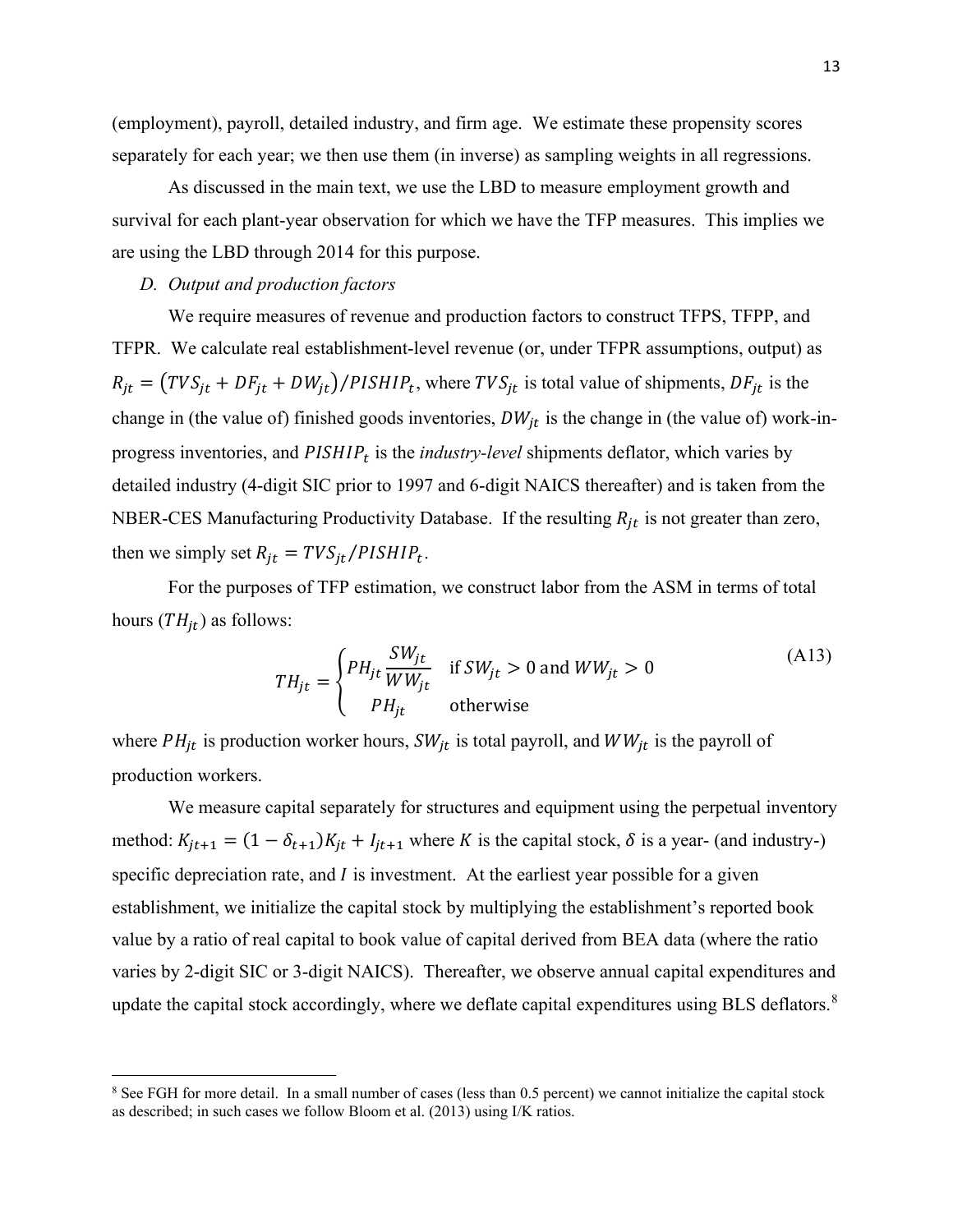We calculate materials as  $M_{it} = (CP_{it} + CR_{it} + CW_{it})/PIMAT_t$ , where CP is the cost of materials and parts,  $CR$  is the cost of resales,  $CW$  is the cost of work done for the establishment (by others) on the establishment's materials, and  $PIMAT$  is the industry materials deflator. We calculate energy costs as  $N_{jt} = (EE_{jt} + CF_{jt})/PIEN_t$ , where EE is the cost of purchased electricity,  $CF$  is the cost of purchased fuels consumed for heat, power, or electricity generation, and *PIEN* is the industry energy deflator.

We use the production factor and output measures described above for each of our three TFP measures (TFPS, TFPP, and TFPR).

#### *E. Cost and revenue shares: TFPS and TFPR*

TFPS and TFPR productivity estimates require industry-level factor expenditures as shares of revenue (for TFPS) or cost (for TFPR) to construct factor elasticity estimates. We obtain these shares at the detailed industry level (4-digit SIC prior to 1997, 6-digit NAICS thereafter) from the NBER-CES Manufacturing Productivity Database, which reports industrylevel figures for expenditures on equipment, structures, materials, energy, and labor. We average these cost shares across all of 1981-2013 to obtain time-invariant elasticities, though our results are robust to instead using time-varying elasticities as in FGH.

### *F. Proxy method: TFPP*

Our TFPP productivity concept requires us to estimate factor elasticities using proxy methods. Given the challenge of identifying exogenous shocks to fundamentals, a long literature (e.g., Olley and Pakes (1996), Levinsohn and Petrin (2003)) proposes using a variable production factor as a "proxy" for identification. Blackwood et al. (forthcoming) compare multiple proxybased TFP concepts with other concepts from the literature. Some literature achieves this using a two-step procedure (see Ackerberg, Caves, and Frazer (2015)), but we follow Wooldridge (2009) in implementing a single-step GMM approach using lagged values of capital and variable inputs as instruments. We refer the reader to the just-mentioned research for more detail on the general approach to proxy estimation of production functions. For our purposes, we estimate factor elasticities separately by 2- and 3-digit industries using energy as the proxy variable.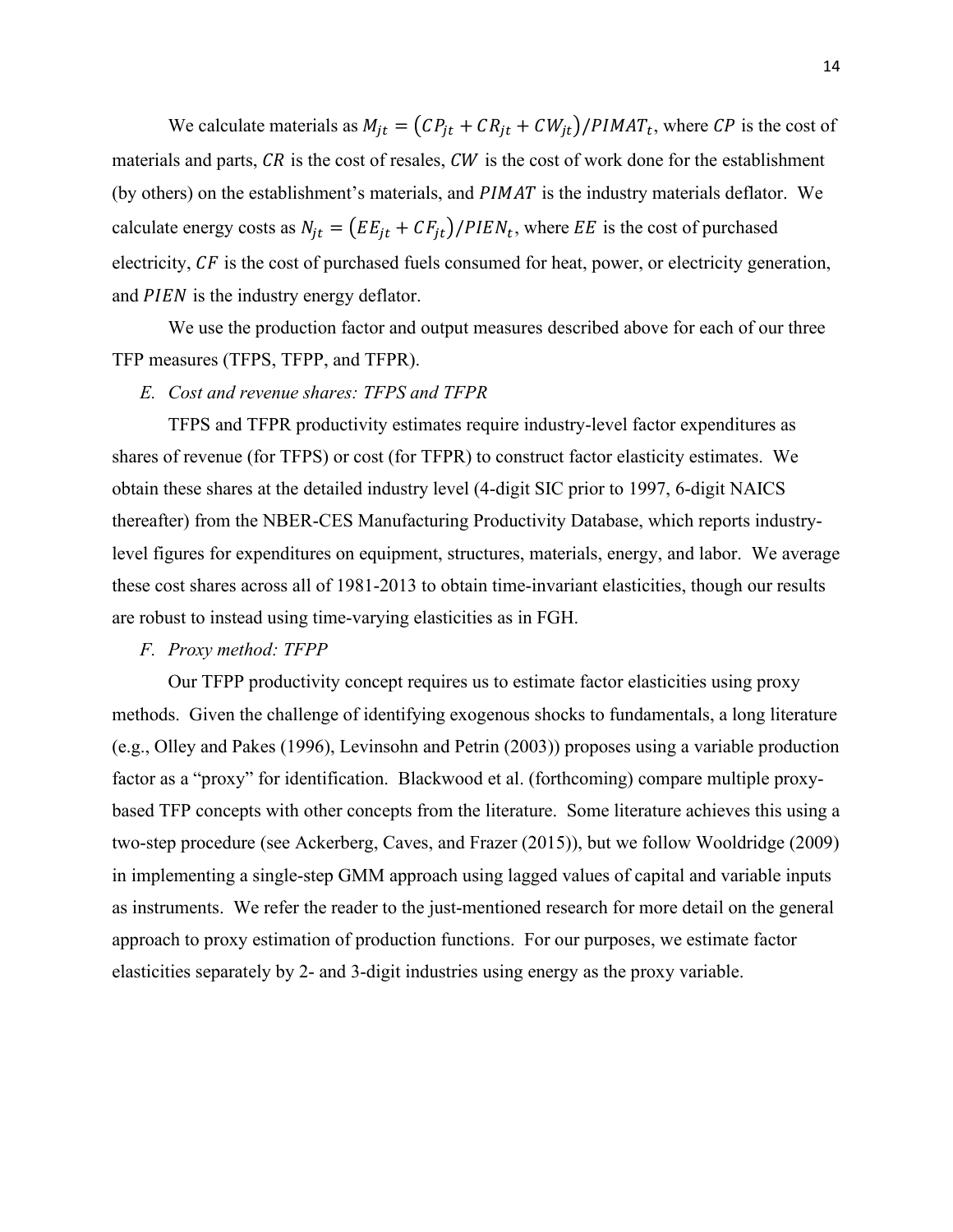## **Appendix III: Additional empirical results**

## *A. Reallocation has declined within firm age bins*

As noted in the text, the aggregate decline in job reallocation is not simply a composition effect due to declining young firm activity. Rather, we also observe declining reallocation within firm age bins. To see this, we first create seven firm age groups (ages 0, 1, 2, 3, 4, 5 and 6+). We then study the change in aggregate (weighted average) job reallocation in year t relative to a base year  $t0$  with the following shift-share decomposition:

$$
R_t - R_{t0} = \sum_a \omega_{at0} (R_{at} - R_{at0}) + \sum_a R_{at0} (\omega_{at} - \omega_{at0}) + \sum_a (R_{at} - R_{at0}) (\omega_{at} - \omega_{at0})
$$

where  $R_t$  is the aggregate (or, as we will specify it below, sector-level) job reallocation rate,  $a$ indexes age bins,  $\omega_{at}$  is the employment share of age group  $\alpha$  in time t, and  $R_{at}$  is the reallocation rate for age group  $a$  in time  $t$ . The first term is a within-age-group component based on the change in flows among firms of that age. The second term is a between-group component capturing the change in the age composition. The third term is a cross term. We focus on the overall component and the within component; the residual coming from composition shifts and cross terms reflects the extent to which composition effects account for the aggregate change.

To abstract from business cycle issues, we construct this counterfactual between the business cycle peaks of 1987-1989, 1997-1999, 2004-2006, and 2011-2013. We study the long differences in reallocation rates between these three periods. Figure A5 illustrates the results, showing both the overall change in reallocation for a sector and the change in the within-agegroup term, indicated by the "Holding age constant" bars. As is evident, the decline in reallocation within age groups explains the bulk of the overall decline. In other words, the changing age composition of U.S. firms resulting from changing patterns of firm entry does not explain the patterns of reallocation that motivate this paper.

#### *B. Instrumental variables: Empirical results*

A particular challenge for our empirical approach is that our workhorse regressions given by equations (7) and (9) in the main text feature initial employment  $(E_{it})$  on the right-hand-side (as the state variable) and on the left-hand-side (in the DHS growth dependent variable). Additionally, in our economywide regressions using labor productivity, initial employment also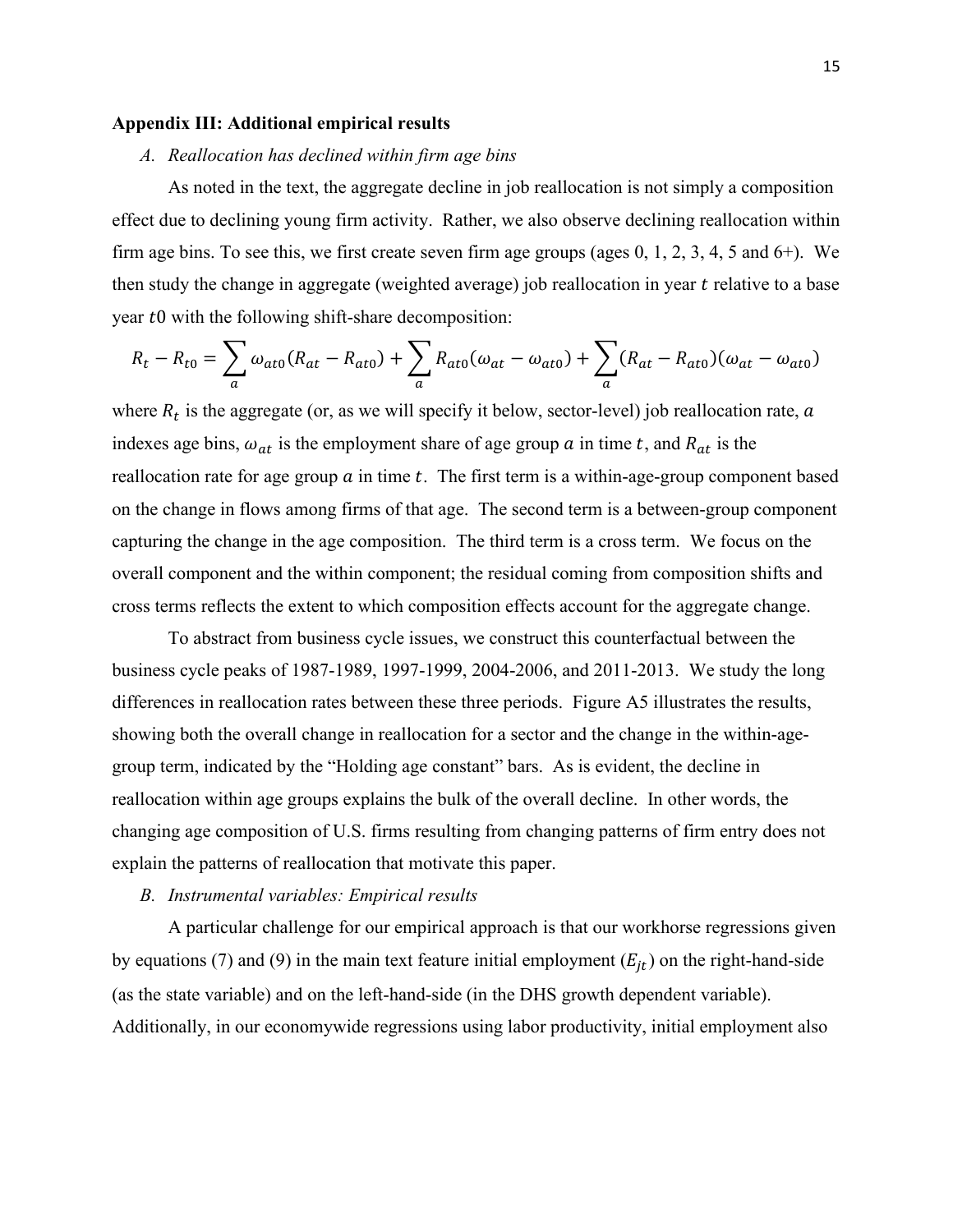appears in the denominator of the productivity indicator (which is real revenue per worker).  $9 \text{ In }$  $9 \text{ In }$ Appendix I, we explore this problem by running instrumental variables regressions on modelsimulated data. Regressions in which an employment lag is used to instrument for initial employment (i.e., use  $E_{it-1}$  as an instrument for  $E_{it}$ ), and regressions in which we additionally instrument for productivity using a lag, find that responsiveness still declines as adjustment costs rise. This suggests that we can evaluate robustness of our main responsiveness results to the employment endogeneity issue using similar instrumental variables regressions in our empirical exercises.

For brevity, we focus on the time-trend regression specifications for studying changing responsiveness. Table A2 reports results of instrumental variables regressions. The first column reports establishment-based results for the manufacturing sector using our preferred productivity measure, TFPS, and instrumenting for initial employment. The second column reports economywide firm-based results instrumenting for initial employment, and the third column reports economywide firm-based results instrumenting for initial employment and for productivity. In each column, and for both young and mature firms, we observe declining responsiveness as indicated by the negative (and statistically significant) coefficient on the linear trend variables.

<span id="page-15-0"></span><sup>&</sup>lt;sup>9</sup> Initial employment is also used in TFP estimation in our manufacturing-only exercises; however, the employment variable used for TFP is independently constructed from our ASM-CM dataset (see Appendix II).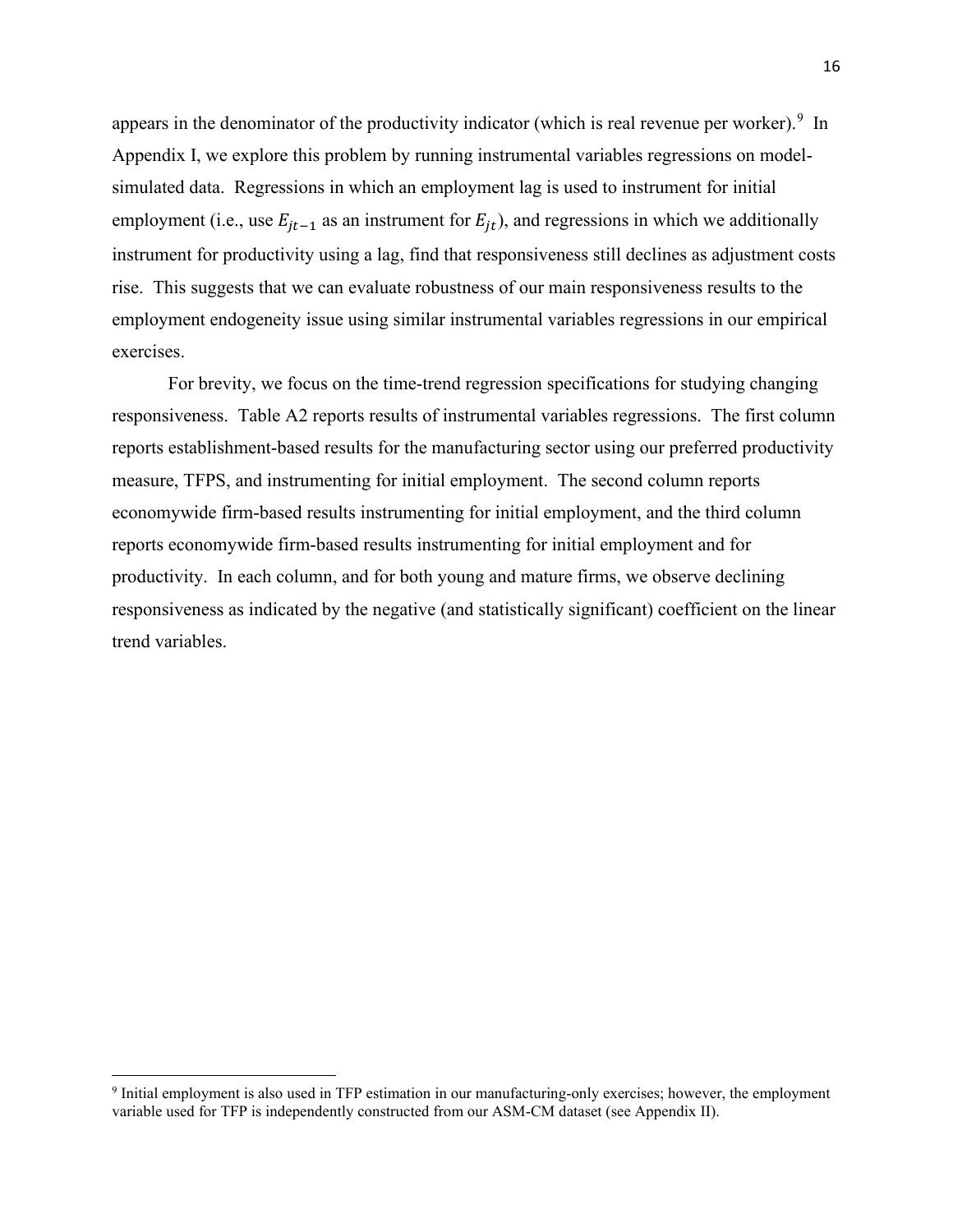### **Appendix references**

- Ackerberg, Daniel A., Kevin Caves, and Garth Frazer. 2015. "Identification Properties of Recent Production Function Estimators." *Econometrica* 83 no. 6:2411-2451.
- Blackwood, Glenn, Lucia Foster, Cheryl Grim, John Haltiwanger and Zoltan Wolf. Forthcoming. "Macro and Micro Dynamics of Productivity: From Devilish Details to Insights." *American Economic Journal: Macroeconomics.*
- Bloom, Nicholas, Erik Brynjolfsson, Lucia Foster, Ron Jarmin, Itay Saporta-Eksten, and John Van Reenen. 2013. "Management in America." CES-WP-13-01, CES Discussion Paper Series, Washington, DC.
- Bloom, Nicholas, Max Floetotto, Nir Jaimovich, Itay Saporta-Eksten, and Stephen J. Terry. 2018. "Really Uncertain Business Cycles." *Econometrica* 86 no. 3:1031- 65.
- Cooper, Russell, John Haltiwanger, and Jonathan Willis. 2007. "Search Frictions: Matching Aggregate and Establishment Observations." *Journal of Monetary Economics* 54 Supplement 1: 56-78.
- Cooper, Russell, John Haltiwanger, and Jonathan Willis. 2015. "Dynamics of Labor Demand: Evidence from Plant-level Observations and Aggregate Implications." *Research in Economics* 69 no. 1:37-50.
- Elsby, Michael W. L. and Ryan Michaels. 2013. "Marginal Jobs, Heterogeneous Firms, and Unemployment Flows." *American Economic Journal: Macroeconomics* 5 no. 1:1-48.
- Foster, Lucia, Cheryl Grim, and John Haltiwanger. 2016. "Reallocation in the Great Recession: Cleansing or Not?" *Journal of Labor Economics* 34 no. S1 (Part 2, January 2016):S293-S331.
- Hsieh, Chang-Tai and Peter J. Klenow. 2009. "Misallocation and Manufacturing TFP in China and India." *Quarterly Journal of Economics*, 124(4): 1403-48.
- Foster, Lucia, John Haltiwanger, and Chad Syverson, 2008. "Reallocation, Firm Turnover, and Efficiency: Selection on Productivity or Profitability?" *American Economic Review*, 98(1): 394-425.
- Haltiwanger, John, Ron S. Jarmin, Robert Kulick and Javier Miranda. 2017. "High Growth Young Firms: Contribution to Job Growth, Revenue Growth and Productivity" In *Measuring Entrepreneurial Businesses: Current Knowledge and Challenges* edited by John Haltiwanger, Erik Hurst, Javier Miranda, and Antoinette Schoar. Chicago: University of Chicago Press.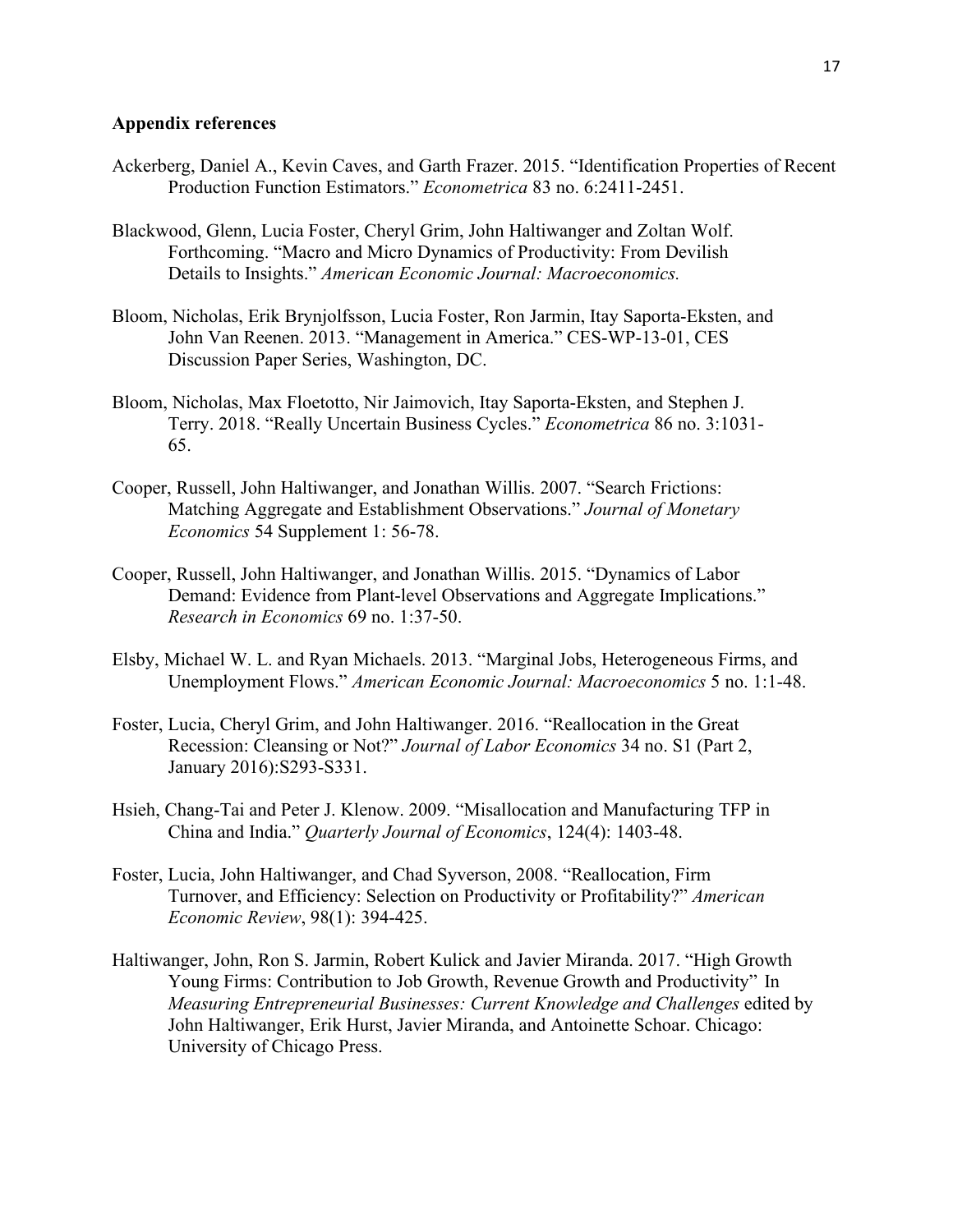- Jarmin, Ron S., and Javier Miranda. 2002. "The Longitudinal Business Database." CES Working Paper no. 02-17. Washington, D.C.: Center for Economic Studies, U.S. Census Bureau.
- Levinsohn, James and Amil Petrin. 2003. "Estimating Production Functions Using Inputs to Control for Unobservables." *Review of Economic Studies* 70 no. 2:317-41.
- Olley, G. Steven and Ariel Pakes. 1996. "The Dynamics of Productivity in the Telecommunications Industry." *Econometrica,* 64 no. 6:1263-98.
- Tauchen, George. 1986. "Finite State Markov-Chain Approximations to Univariate and Vector Autoregressions." *Economics Letters* 20 no. 2:177-181.
- Wooldridge, Jeffrey M. 2009. "On Estimating Firm-Level Productivity Functions Using Proxy Variables to Control for Unobservables." *Economics Letters* 104 no. 3:112-4.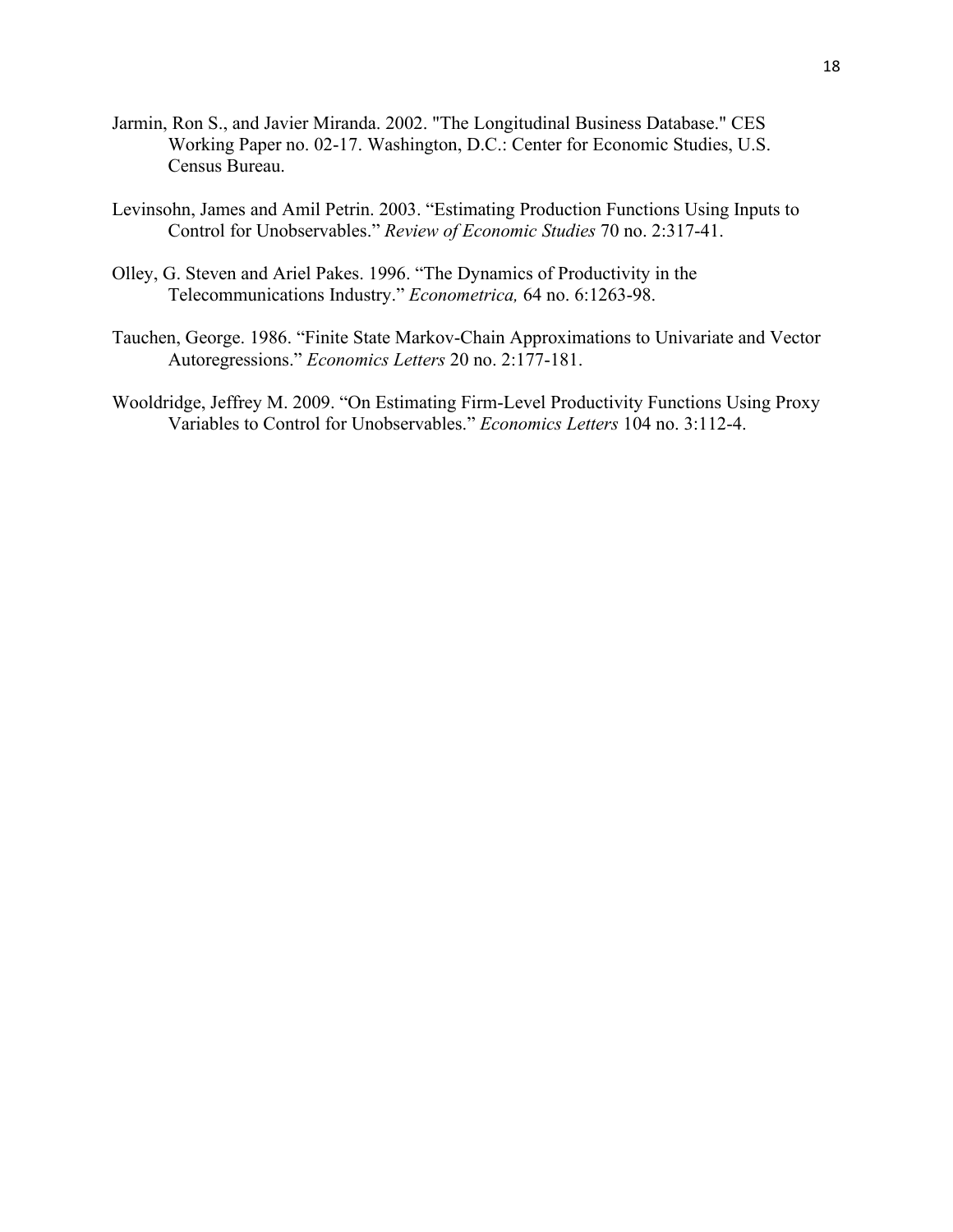|              | Description                          | Value | Calibration rationale                                  |  |
|--------------|--------------------------------------|-------|--------------------------------------------------------|--|
| φ            | Inverse demand elasticity parameter  | 0.67  | Standard in literature                                 |  |
| β            | Discount factor                      | 0.96  | Standard in literature                                 |  |
| $\rho_a$     | (Log) TFP AR(1) coefficient          | 0.80  | Estimated TFPS AR(1), 1980s average                    |  |
| $\sigma_a$   | Standard deviation of (log) TFP      | 0.46  | Estimated TFPS standard deviation, 1980s average       |  |
| $\sigma_n$   | Standard deviation of TFP innovation | 0.28  | Implied by $\rho$ and $\sigma_a$                       |  |
| $F_{\perp}$  | Upward kinked adjustment cost        | 1.03  | Target job reallocation rate = $0.18$ (1980s average)* |  |
|              |                                      |       | $F_+ = 0$ in convex cost model.                        |  |
| F_           | Downward kinked adjustment cost      | 0.00  | (Rely on upward cost for baseline calibration)         |  |
| $\mathcal V$ | Convex adjustment cost parameter     | 0.00  | No convex cost in non-convex cost model.               |  |
|              |                                      |       | $\gamma = 1.75$ in convex cost model.                  |  |

 $\kappa$  Wedge/productivity correlation parameter 0.83 Wedge model only; target job reallocation rate 0.18\*

With  $\sigma_{v} = 0.04$ .

#### **Table A1: Baseline model calibration**

Moment targets refer to U.S. manufacturing sector.

\*1980s average reallocation rate among continuing establishments (Business Dynamics Statistics).

| raoic ris, mon umentar variables regressions, employment growth responsiveness |                   |                   |                    |  |
|--------------------------------------------------------------------------------|-------------------|-------------------|--------------------|--|
|                                                                                | TFPS:             | RLP:              | RLP:               |  |
|                                                                                | IV for employment | IV for employment | IV for emp $& RLP$ |  |
| Prod*Young: $\beta_1^y$                                                        | 0.4358            | 0.3170            | 0.1499             |  |
|                                                                                | (0.0177)          | (0.0013)          | (0.0016)           |  |
| Prod*Young*trend: $\delta^y$                                                   | $-0.0042$         | $-0.0033$         | $-0.0015$          |  |
|                                                                                | (0.0009)          | (0.0001)          | (0.0001)           |  |
| Prod*Mature: $\beta_1^m$                                                       | 0.3123            | 0.2581            | 0.1092             |  |
|                                                                                | (0.0104)          | (0.0010)          | (0.0001)           |  |
| Prod*Mature*trend: $\delta^m$                                                  | $-0.0020$         | $-0.0032$         | $-0.0014$          |  |
|                                                                                | (0.0005)          | (0.0001)          | (0.0001)           |  |
| Observations (thousands)                                                       | 2.179             | 4.909             | 4.909              |  |

#### **Table A2: Instrumental variables regressions, employment growth responsiveness**

Note: All coefficients statistically significant with  $p < 0.01$ . All regressions include controls described in equation (7) and related text. RLP regressions use 10 percent random sample of RE-LBD.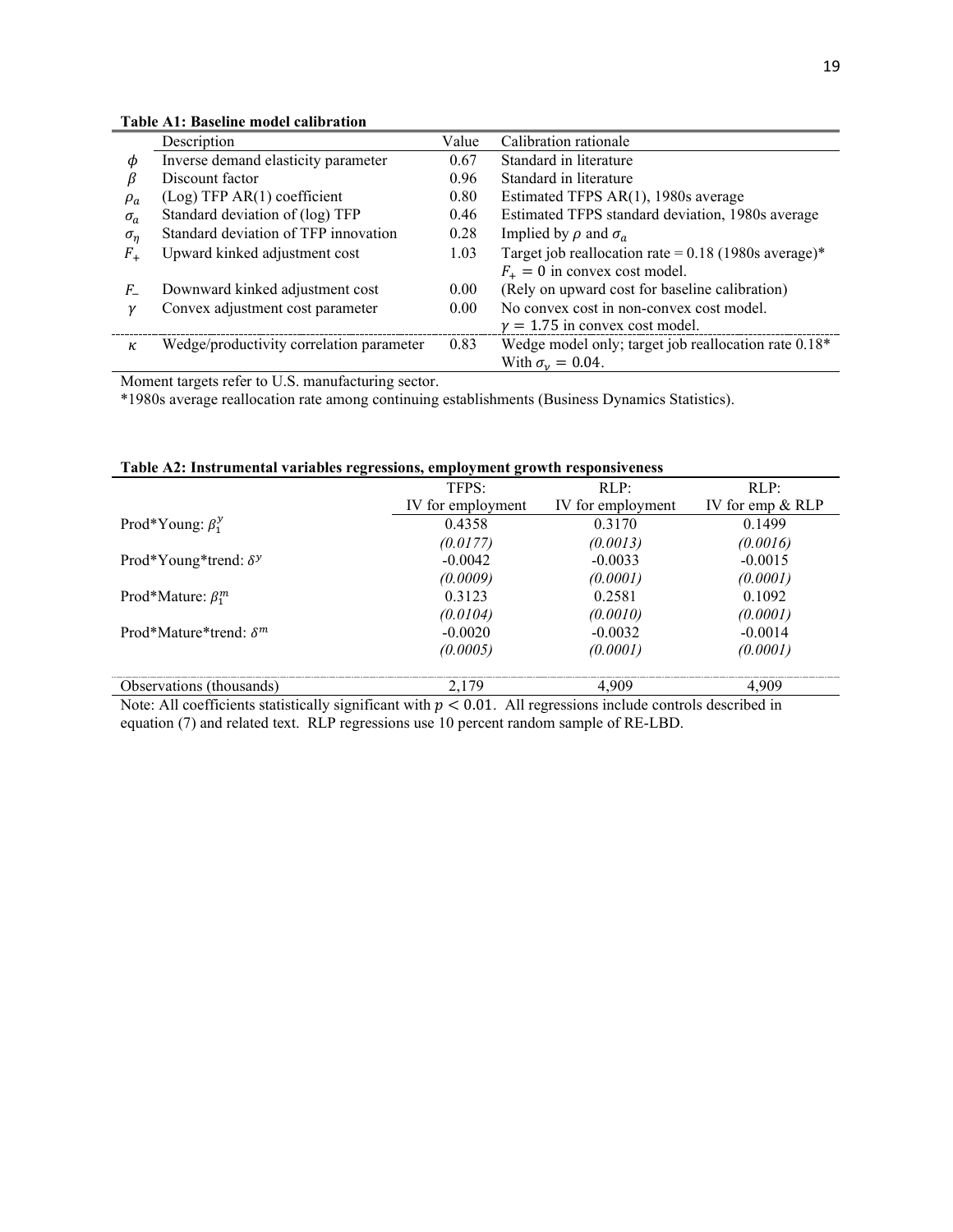

**Figure A1: The shocks and responsiveness hypotheses, model results (convex cost)**

Note: Panels c and d share same legend. Results relative to model baseline calibration (vertical purple line) with downward adjustment cost  $\gamma$ =1.75 and TFP dispersion σ $\alpha$ =0.46 (see Appendix I and Table A1 for model calibration details). "s.d. RLP" refers to the standard deviation of revenue labor productivity in model-simulated data.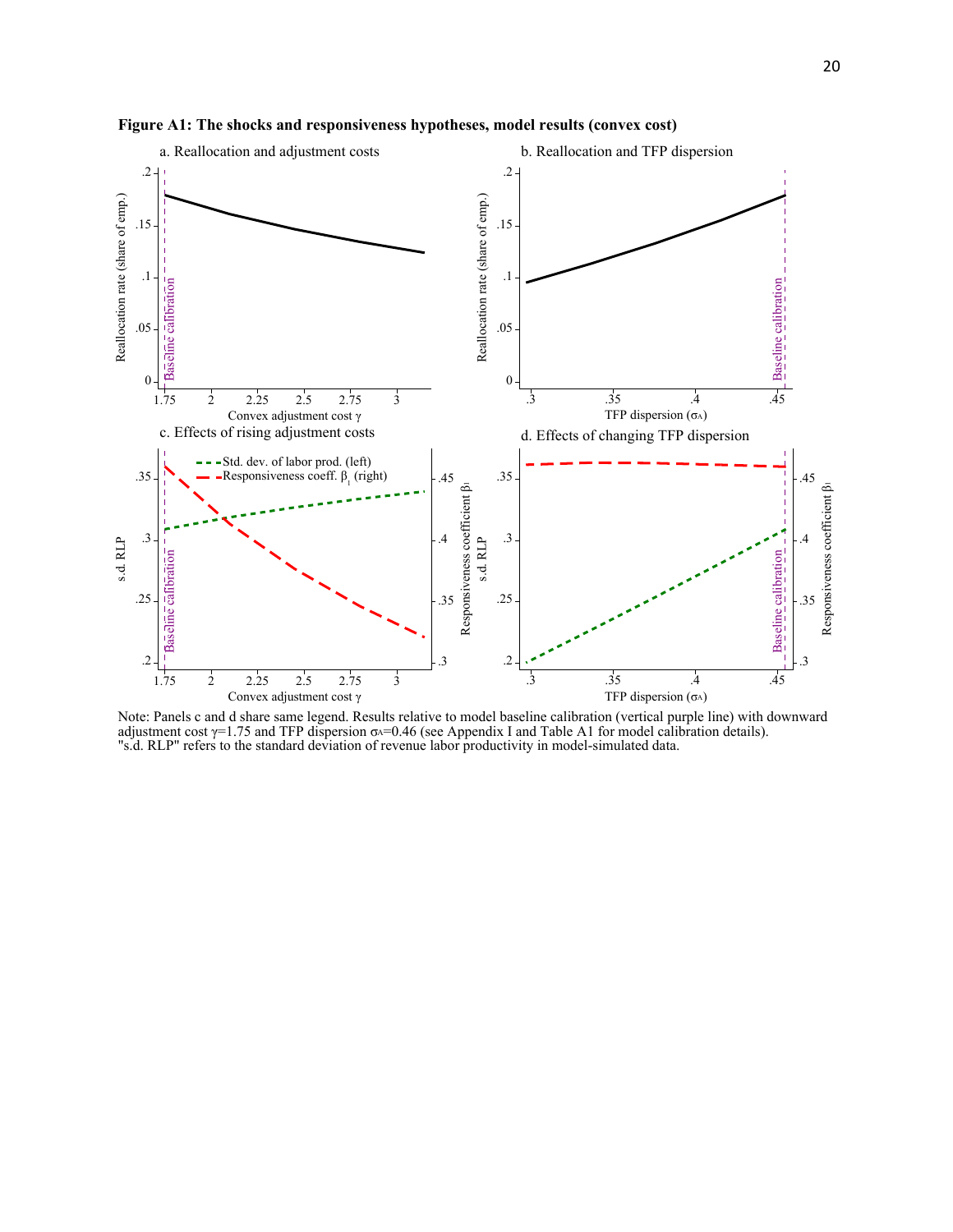

**Figure A2: The shocks and responsiveness hypotheses, model results (wedge model)**

Note: Panels c and d share same legend. Results relative to model baseline calibration (vertical purple line) with TFP/ wedge correlation parameter  $\kappa$ =0.83 and TFP dispersion  $\sigma$ A=0.46 (see Appendix I and Table A1 for model calibration details). "s.d. RLP" refers to the standard deviation of revenue labor productivity in model-simulated data.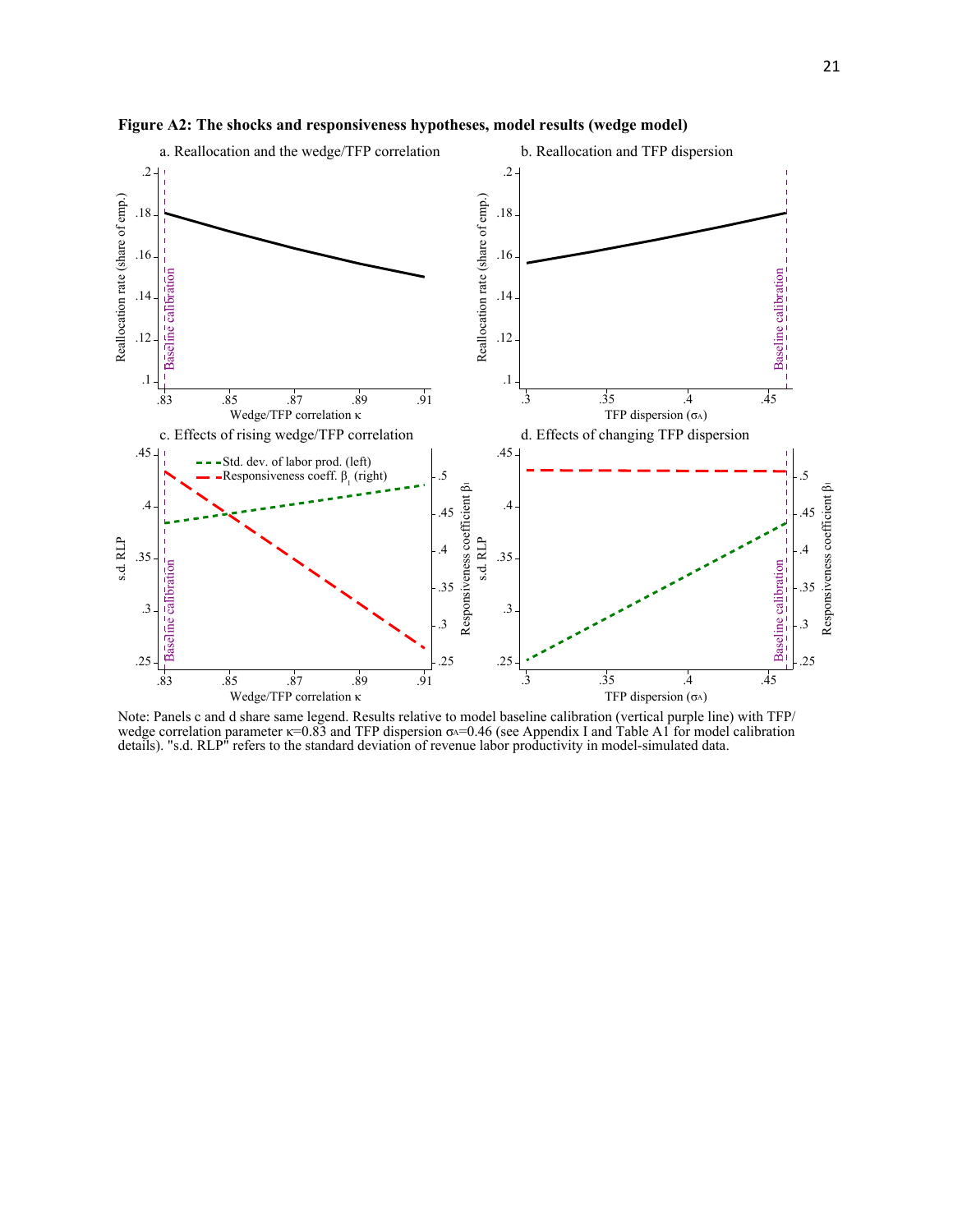